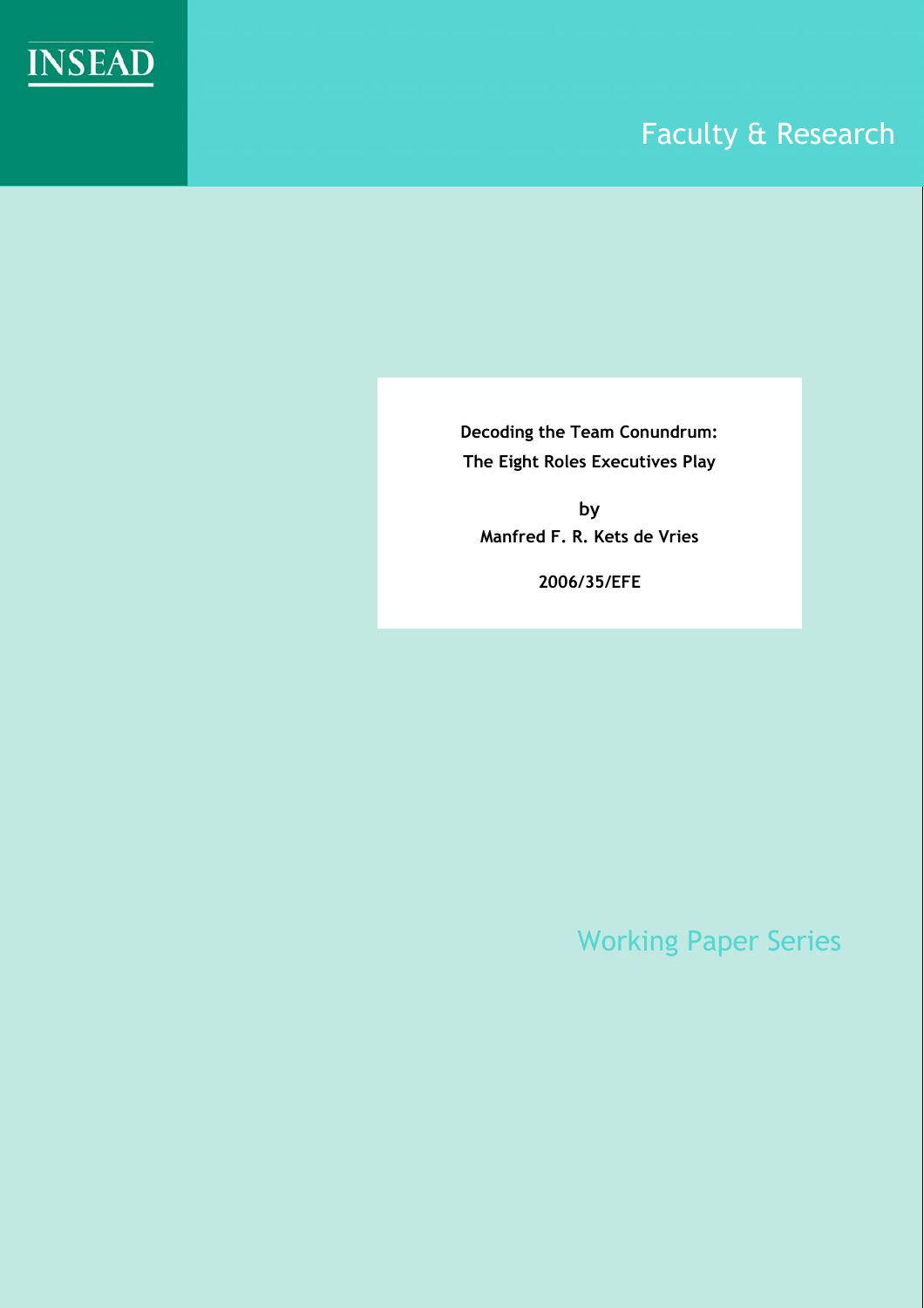# **Decoding the Team Conundrum: The Eight Roles Executives Play**

**Manfred F. R. Kets de Vries\***

 \* Raoul de Vitry d'Avaucourt Professor of Human Resource Management, INSEAD. Director INSEAD Global Leadership Center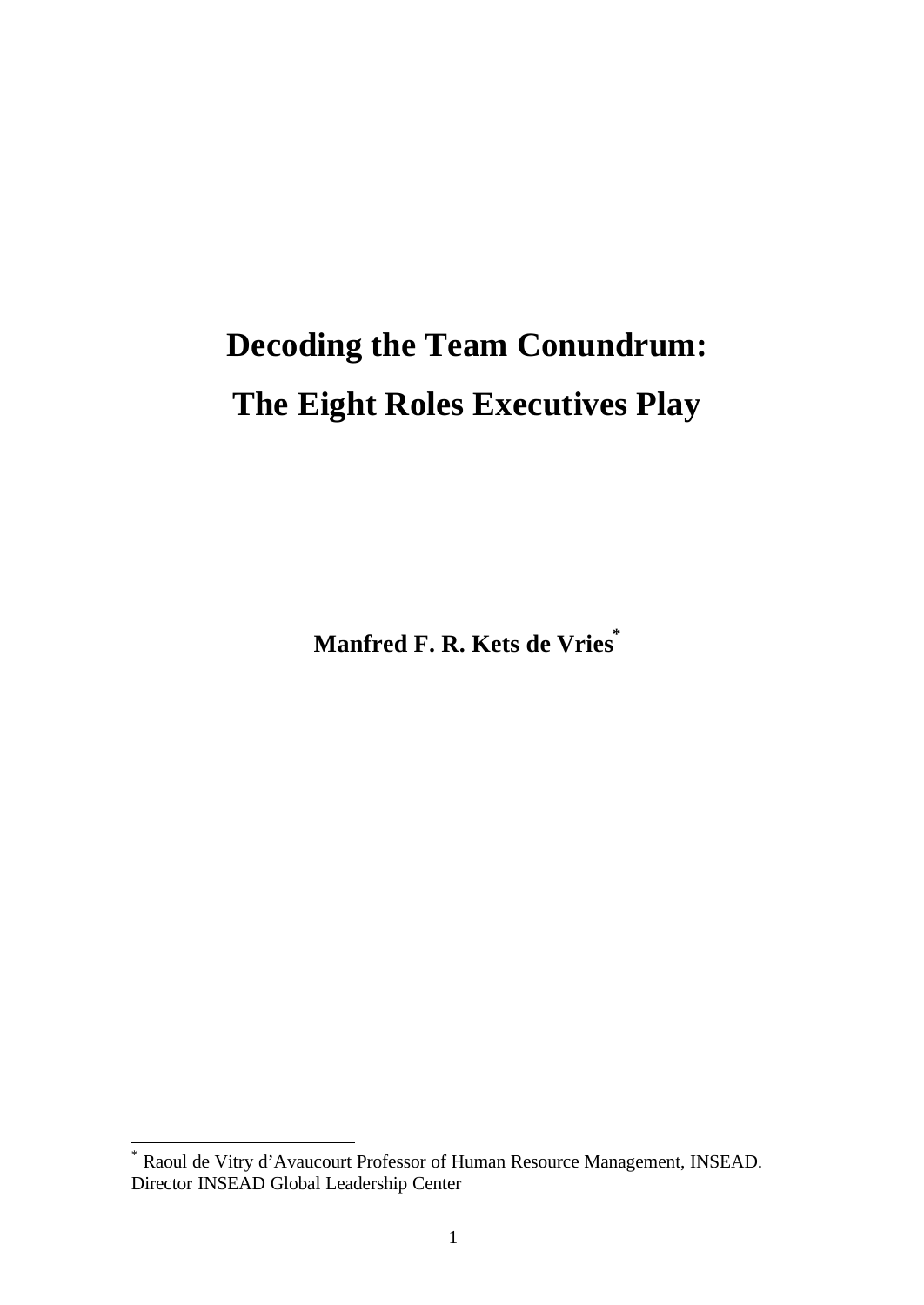# **Abstract**

In this article a number of leadership "archetypes," ways of leading in a complex organizational environment are explored. These archetypes represent prototypes for understanding leadership behavior. Ideally an executive team—representing a number of leadership archetypes—should be able to cover all the leadership needs that are required to make an organization effective.

Eight commonly found badership archetypes are identified. Each of these leadership archetypes will prove more or less effective depending on the organizational situation. The archetypes listed are strategist, change-catalyst, transactor, builder, innovator, processor, coach and communicator. A description is given of each archetype including what it means working with, and managing each of these types. These in-depth descriptions form the foundation of a Leadership Archetype Questionnaire (LAQ).

**Key words**: Leadership archetype; leadership behavior; character; team; executive role constellation; leadership archetype questionnaire.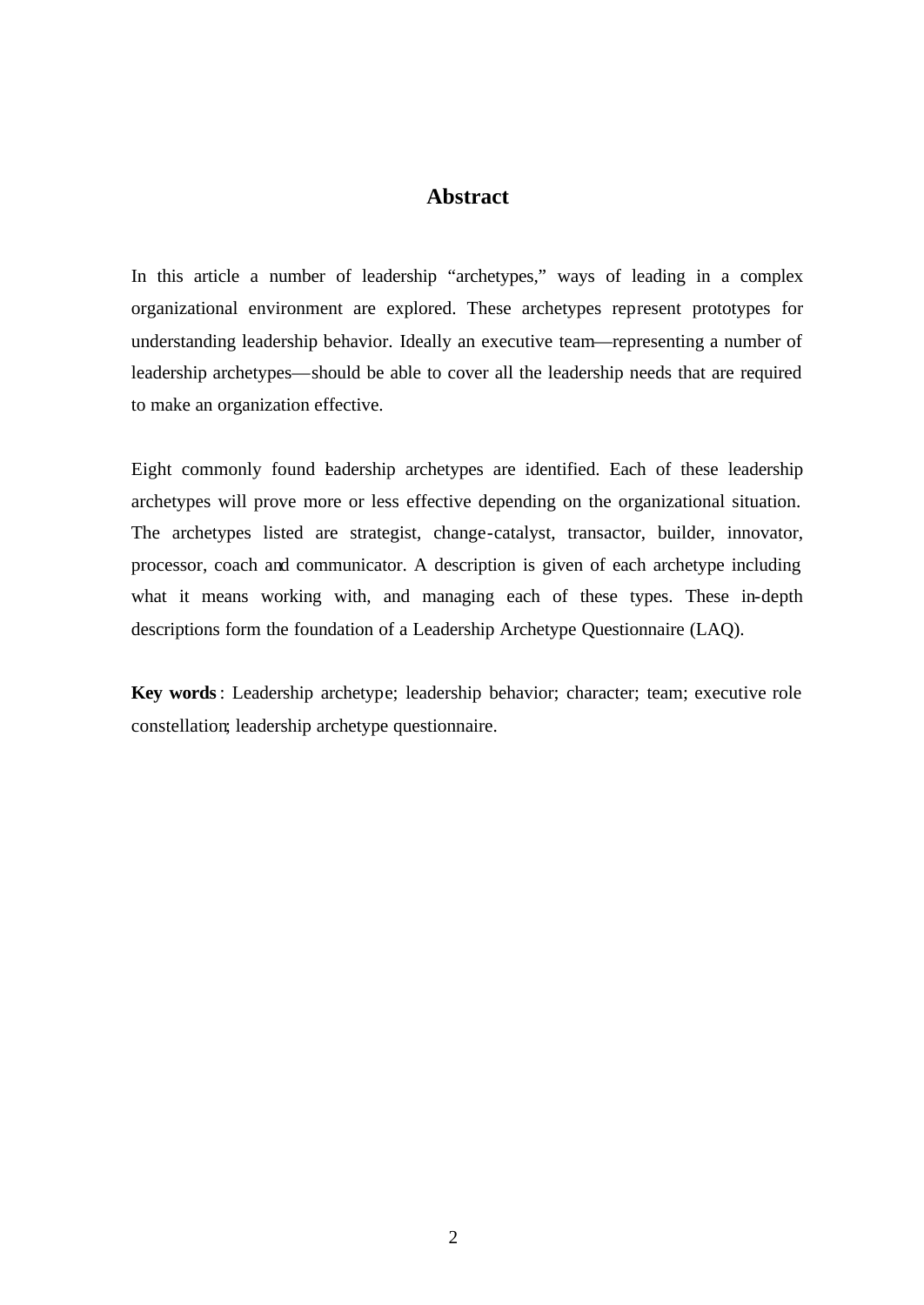There was once a general who faced a formidable battle. He had three regiments, led by three colonels, each with a very different character structure. The first colonel was entrepreneurial and self-confident. The second was conscientious and highly efficient, if lacking in imagination. The third was abrasive and confrontational but always seemed to achieve the impossible. The night before the battle, the general visited his three colonels in turn. First, he told the entrepreneurial colonel briefly that he needed him to take the lead in planning the morning's attack. Then he sat his second colonel down and gave him a detailed battle plan. To the third, he confided that the battle was already lost, that they had no chance. The colonel disagreed violently—the general was wrong, and the colonel's regiment would wipe the enemy off the field. At dawn the next day, the three regiments attacked, each regiment was victorious and the battle was won.

There is no one "Great Man" in this anecdote. Instead, we find four highly effective leaders. Our general was an astute judge of character. He understood how each of his men would think and act and he knew what buttons to press to get them to do so. He knew that their personality make-up would determine how they led their troops and faced the enemy. He knew how to leverage each member of his team to maximum advantage.

# **Laying to rest the ghost of the Great Man**

Although the ghost of the Great Man—the stereotypical all powerful, undisputed leader who controls an organization and determines its success or failure—still haunts leadership studies, most now recognize that successful organizations are the product of distributive, collective, and complementary leadership. A group of carefully-selected individuals can be structured in such a way to turn into a highly effective team that delivers much more than the sum of its parts. The first step is to identify each individual's personality makeup and leadership style, and then match their strengths and competences to particular roles and challenges. This sort of creative team configuration can energize and enhance the workplace. On the other hand, a mismatch can bring misery to all concerned, and cause considerable damage.

Mary Johanssen was an HR manager in an international cosmetics company when she was spotted by Harry Oller, VP Europe for the company. "She gave a superb presentation about how they'd dealt with new hire integration in a South African subsidiary. I said to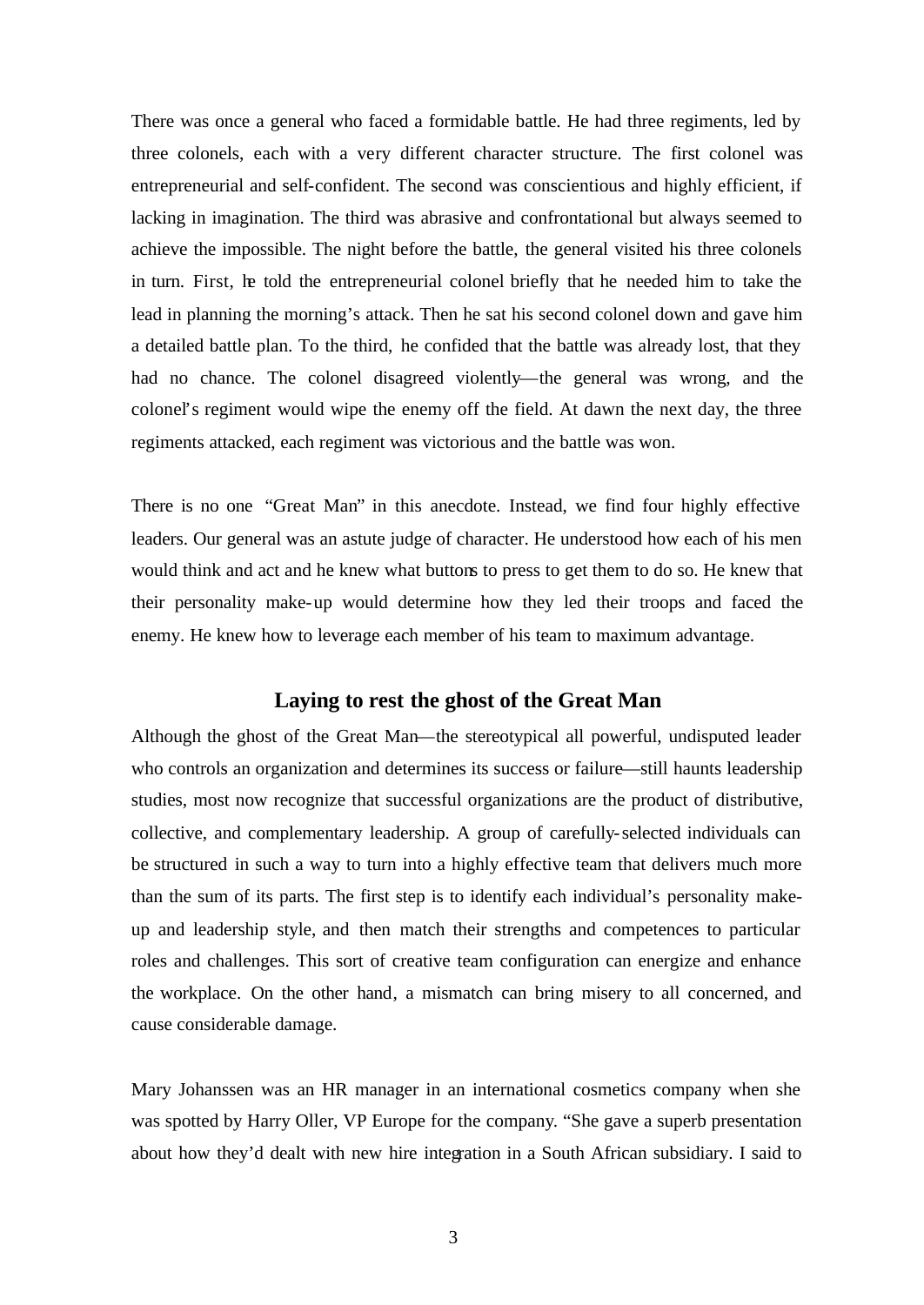my colleague, 'We have to get her to sort out Poland.' We were having major problems with a new acquisition there." It was a big leap in terms of promotion but Mary was given the job of introducing and implementing a new cascading excellence program within the Polish subsidiary. "It was a disaster," Oller remembers. "A load of money spent on consultancy and implementation studies; rudimentary, half-hearted efforts at running an inappropriate program; and a workforce that had no clearer idea at the end of 12 months what they were doing or why." What had dazzled Oller were Johanssen's analytical and communication skills. She was at sea, however, in a more operational role.

#### **Testing, testing**

So if an understanding of individual character is essential to identifying leadership strengths, what tools do we have to help us? Because deciding "She's good," as Harry Oller learned to his company's cost, is not enough. The question is "good in what?" There are a number of so-called diagnostic tests around, of debatable value. Learning that someone is abrasive and could be a character in the film *Sunset Boulevard* might make you feel better about your perception of her as an individual, but will be of limited help in deciding how best to use her in your organization. It is not enough to slap a label on someone. Until we understand a person's inner theatre—the dramas and major scripts that play within all of us from birth—we will not understand the person's behavior. But how do we dig deeper than this and how deep, feasibly, can we go?

Outside a psychotherapeutic context, the answer is probably, "Not far." But we can observe behavior and action patterns, and compare these with individual self-perceptions. Most of us are motivated by a natural curiosity about how we come across to others and whether their perceptions of us are consistent with our own. We want feedback about our effectiveness; we want to know how we can change, if change is needed, either for the better or simply to adapt to changing circumstances. Feedback can have a behavioral impact and will have action implications. The process is rather like peeling an onion: as the outer, superficial layers come away, our core life experiences are steadily revealed.

There are, of course, a number of conscientious leadership questionnaires that are worlds away from the enneagrams and compatibility tests that litter the life-coaching circuit. Most try to identify certain recurring behavior patterns considered more or less effective in a leadership context. So we have tests to discover whether executives are people- or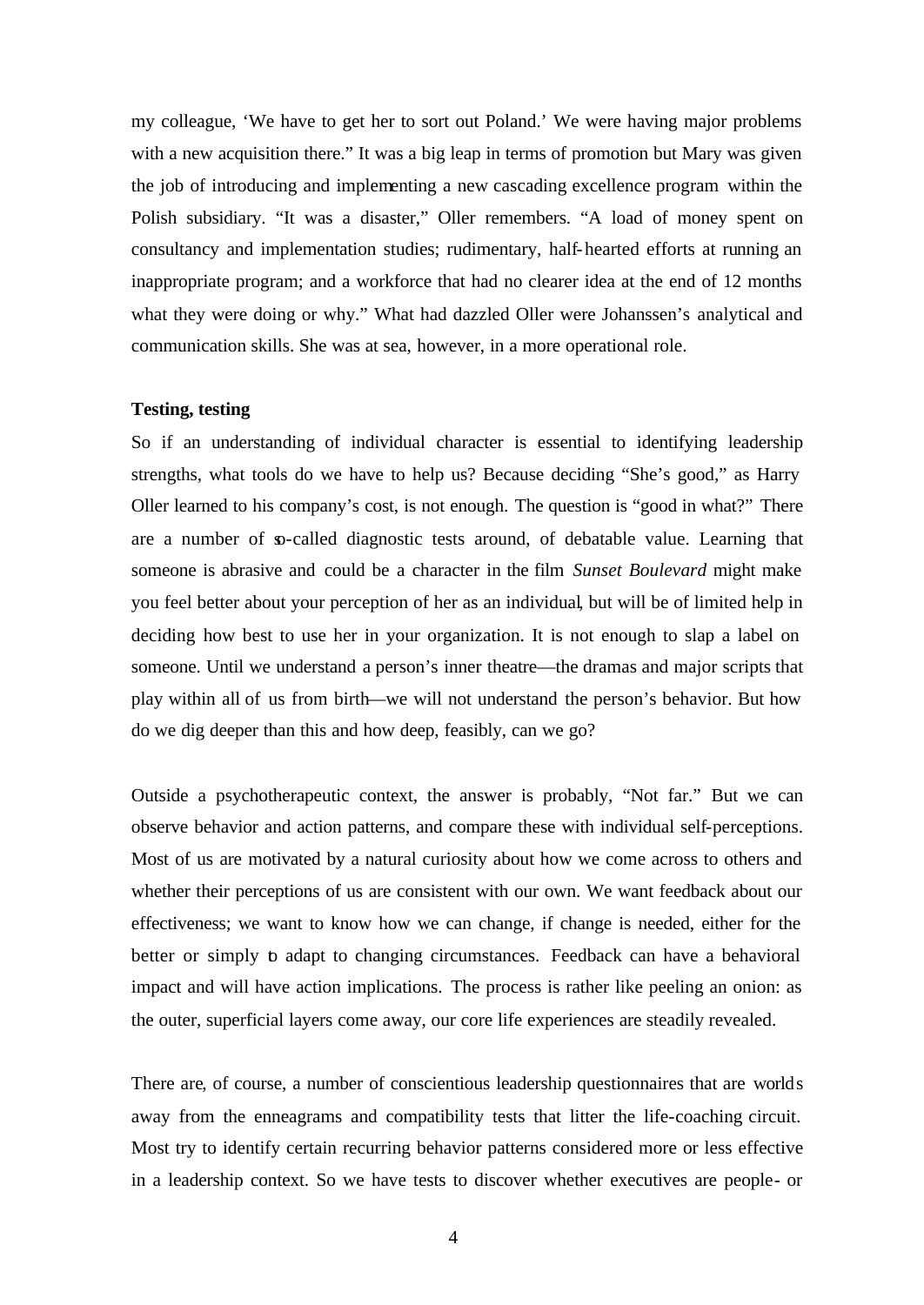task-oriented; autocratic or democratic; transactional or transformational; and variations on all of these. This sort of questionnaire may be overly simplistic but it can help point someone in the right direction on a career or organizational path.

Deeper insights can come from a more clinical approach. Henry Mintzberg was a pioneer in this area. He identified ten essential executive roles: figurehead, liaison, leader, monitor, disseminator, spokesman, entrepreneur, disturbance handler, resource allocator, and negotiator. Mintzberg suggested that effective executives need to play a variety of these roles at different times and to different degrees, depending on the level and function of management. Meredith Belbin looked similarly at the construction of teams, concluding that balanced teams, made up of people with complementary behaviors, were more effective than randomly assembled teams.

A whole consulting industry has grown out of studies like these, using a plethora of tests based on various configurations. At times, unfortunately, the literature describing the merits of these tests is reminiscent of the sales pitch of a used-car dealer: a lot of promises but in the end it's the same old same old. And as you would if you were closing the deal on your second-hand car, you want the answers to different questions: Just how solid is it? Has it been test-driven? Is it valid, reliable, honest and authentic? Or does it just look superficially appealing?

#### **Identifying leadership archetype s**

At the danger of sounding like a used-car salesman myself, I want to introduce a new approach, and a new tool, for assessing leadership behavior: the Leadership Archetype Questionnaire. In doing so, I look at leadership somewhat differently from others. My work is based on observational studies of *real* leaders at the strategic apex of their organizations. My aim is to help executives see and understand the continuity between their behaviors in the workplace—the outer layer of the onion—and the inner core of their deep-seated character traits. Leaders' attitudes and interactions with people are the result of a complex confluence of their inner theater (including relationships with authority figures early in life), significant life experiences, examples set by other executives, and formal leadership training. Sometimes, the antecedents of specific leadership behavior are quite clear; at other times the connections are more tenuous.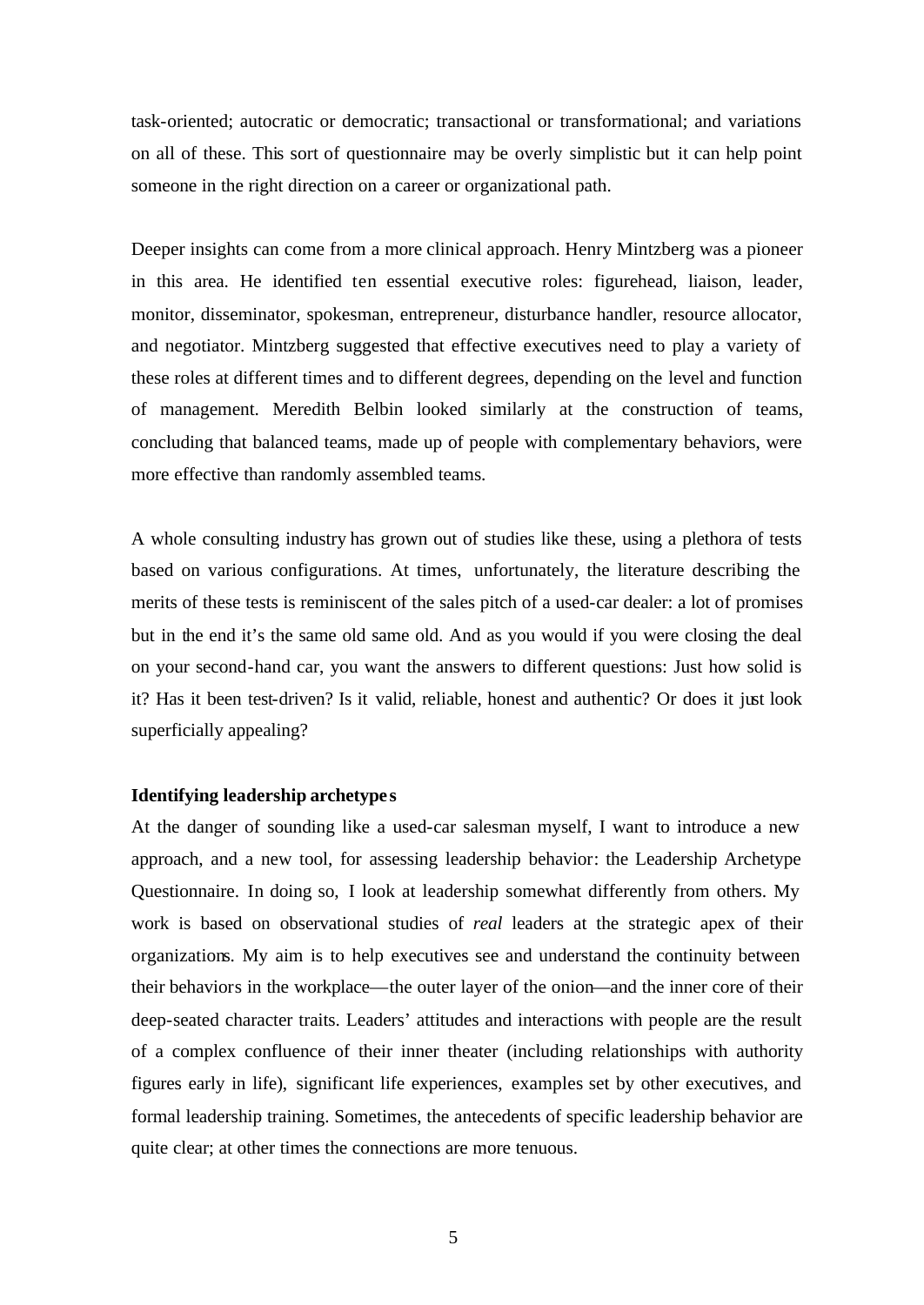My studies have shown that there are a number of recurring patterns of behavior that influence an individual's effectiveness within an organization. Over time, I formulated these patterns into a number of leadership archetypes, templates for interpreting observations and behavior. The eight leadership archetypes I identified are: *strategist*, *change-catalyst*, *transactor*, *builder*, *innovator*, *processor*, *coach*, and *communicator*.

A leadership archetype characterizes the way in which leaders deal with people and situations in an organizational context. The Leadership Archetype Questionnaire (LAQ), was devised to help executives identify their predominant leadership archetypes, understand their behavior more clearly and identify organizational situations in which a particular leadership style could be most effective. It should also be noted—given the importance of behavioral adaptability—that effective leaders will score high on a number of these archetypes. They will be able to switch focus depending on the circumstances. A lack of fit, however, between a set of leadership archetypes and the context in which executives operate is a main cause of organizational dysfunctionality and executive failure. The LAQ helps executives analyze themselves and those they work with, identify specific leadership styles, and then think about what it's like to work with people demonstrating certain dominant behaviors. What are the best roles they can play in the team—how to align individual strengths with team roles? What's the best way to manage them? What's the best procedure if you work for them? How do you get the best out of them? Who else will they work well with? What combinations of styles should you avoid? By applying this sort of analysis you can avoid toxic combinations and construct A-teams. Additionally, you can map the feedback from various constituents (how the other team members view them) and see where perceptions differ and where they overlap. We'll look at that later. First of all, what are the archetypes?

#### **Development of the Leadership Archetype Questionnaire (LAQ]**

Over the last 20 years, I have studied the behavior of executives from all over the world in a specially-designed leadership workshop at INSEAD that has four iterations over the period of a year. This workshop is intended to go deep below the superficialities that characterize much leadership education. It creates a safe transitional space—using the life case study as major vehicle—where individuals are encouraged to unpeel the various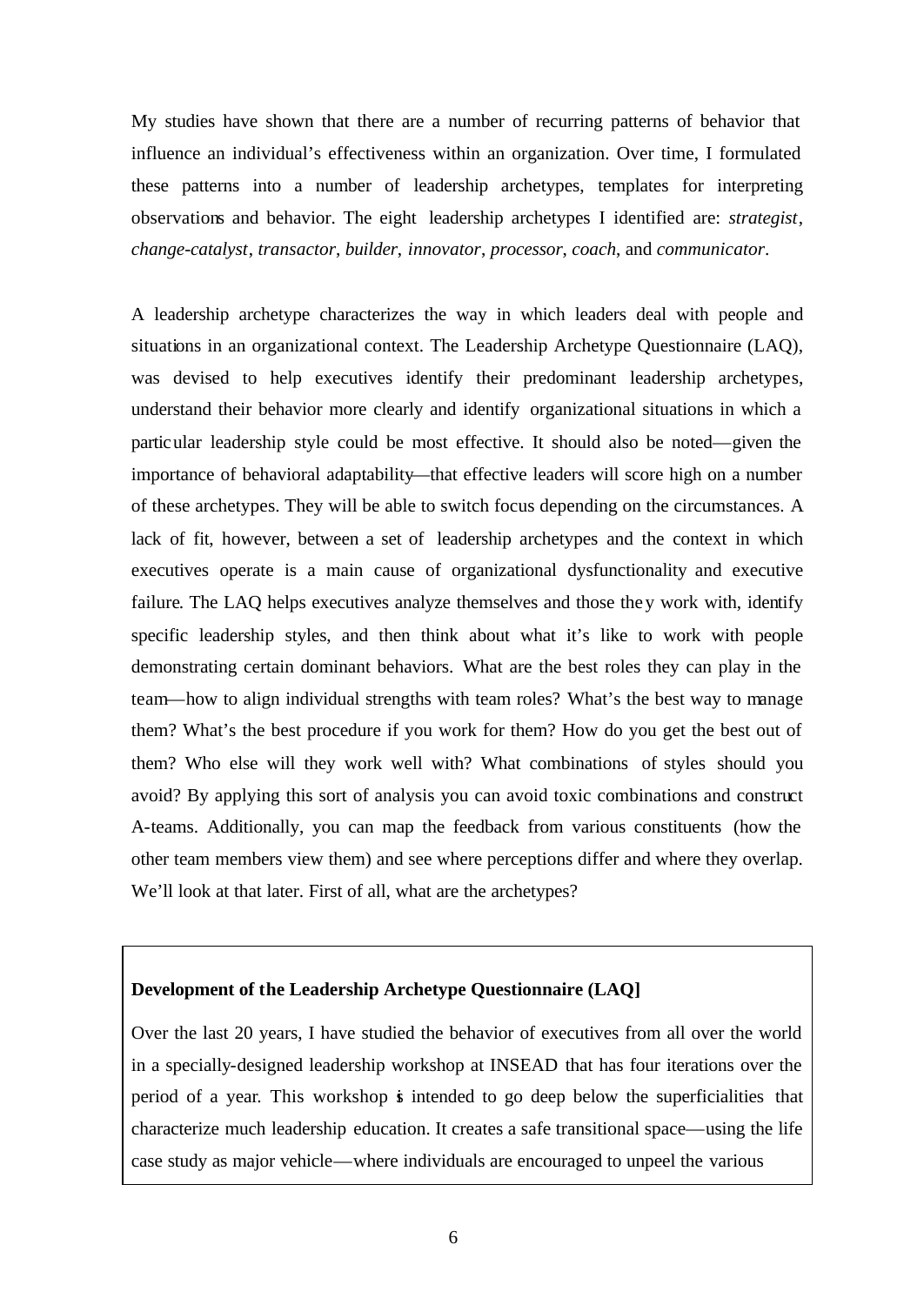layers of their personality. In the workshop, executives' behavior and character issues are put under a microscope. In addition, they are given personality tests and a number of other multi-party feedback survey instruments. Regularly, they are put in smaller groups to explore difficult organizational and personal issues.

These workshops show that executives tend towards a specific behavior pattern that can be highly effective at one stage in their career but quite dysfunctional at another. The group work often reveals behavioral inflexibility as people struggle to cope with new organizational situations. I have also observed that complementarity is vital to a team: all is well if an individual's weaknesses are counterbalanced by others' strengths. The opposite is also very true. These findings have been confirmed repeatedly during organizational interventions with groups of executives undertaking a high performance team building exercise.

From the cumulative observations of these workshops, and discussions with colleagues in the organizational behavior and strategy fields, I formulated eight distinct leadership archetypes and constructed the Leadership Archetype Questionnaire (LAQ), a diagnostic multi-party feedback instrument for individuals and organizational stakeholders to use to identify leadership style. The LAQ consists of 48 questions, carefully constructed to elicit indicators of an individual's personal style and to supply 360-degree feedback.

It needs to be noted that it is impossible to include all existing character types and their behavioral consequences in a study of this sort. The fact that my typical study sample is not a cross-section of the work population excludes that possibility. People in positions of leadership are a self-selected group. The identification of these eight leadership archetypes is a direct consequence of their prominence in a leadership context. For example, there were very few people in the workshops with self-defeating, dependent, depressive or detached personalities, ways of behaving that makes the attainment of a leadership position quite difficult.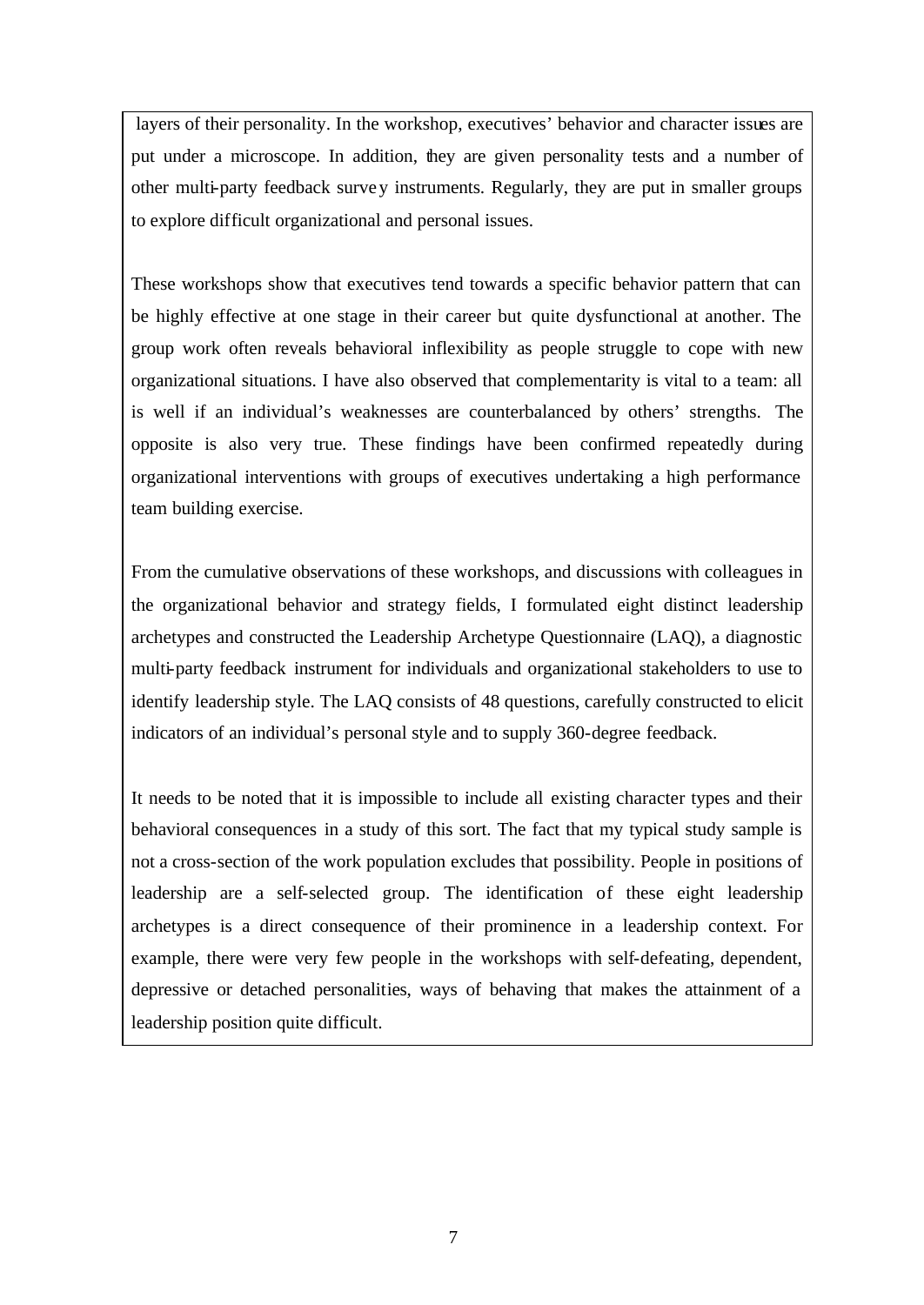# **The archetypes**

# **The strategist: leadership as a game of chess**

*Strategists* are good at dealing with developments in the organization's environment. They provide vision, strategic direction and outside-the-box thinking to create new organizational forms and generate future growth.

- Excellent at abstract, imaginative thinking
- Long-term orientation
- Ability to see the big picture and plan accordingly
- Great conceptualizers/presenting all the options
- Talented at simplifying highly complex situations
- Capacity to think globally
- Ability to think laterally: groundbreakers
- Great interest in undertaking new things/solving unorthodox, difficult problems
- Champion unconventional thinking
- Agile in response to change
- Excellent at aligning vision with strategy

*Works best in turbulent times, when changes in the environment require new directions.*

In times of crisis a strategist can provide the vision, confidence, and strength to motivate a disorientated and demoralized workforce. President Franklin D. Roosevelt did it for a nation when, in the grip of the Depression, he told Americans, "The only thing we have to fear is fear itself." The confidence he inspired won him an unprecedented four consecutive terms, as the US moved from the crisis of the Depression to the conflict of World War II.

In the workplace, a strategist may know the right direction to take thus making for many admiring people but may not be so good at convincing them to follow. Although strategists usually have a very high IQ, they may be lacking in emotional intelligence (EQ). Despite their talent for aligning vision with strategy, they are not always good at taking the next step—aligning strategy *with* values and behavior—as this would entail the sort of awkward human interventions they are reluctant to deal with. To compensate for this deficiency, strategists often join forces with *coaches*.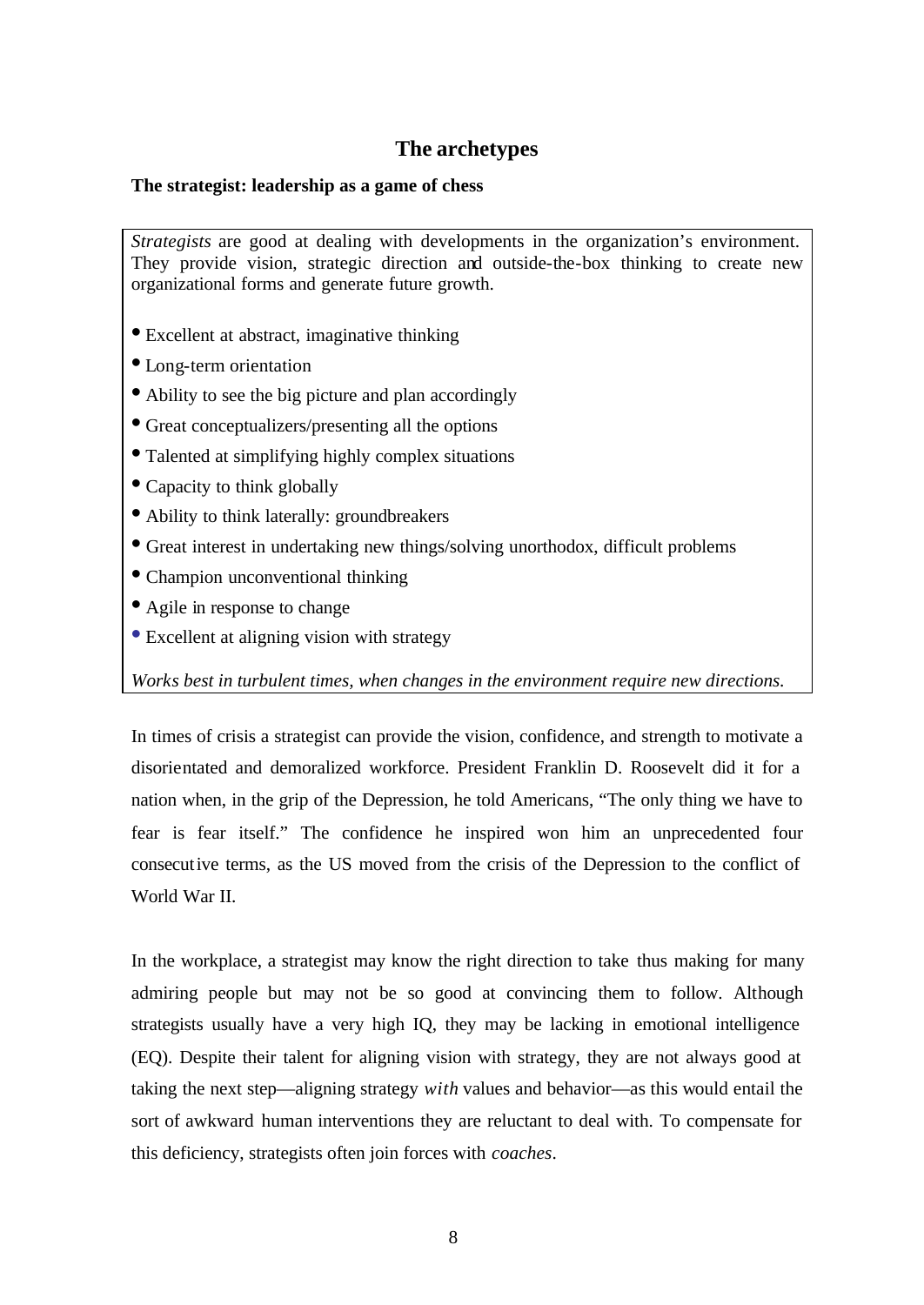In one European retailing chain, where the managing director was involved in timeconsuming and complex negotiations to fight off a takeover bid, he began to rely on his affable, rather older head of sales—whose preferred end-of-day position was a comfortable seat at the bar in the company's leisure suite—to keep people up to date with what was happening. This informal arrangement, which grew out of one specific situation, worked so well that the head of sales was also brought in to facilitate communications and people issues during a limited downsizing operation the following year.

#### **The change-catalyst: leadership as a turnaround activity**

*Change-catalysts* love messy situations. They are masters at re-engineering and creating new organizational "blueprints."

- Skilled at recognizing opportunities for organizational transformation
- Great capacity for identifying and selling the need for change
- Prepared to take on risky, independent assignments
- Good at turning abstract concepts into practical action
- Always looking for new, challenging assignments
- Possessing a great sense of urgency
- Ability to make difficult decisions: tough mindedness
- Very talented at implementation
- Setting high standards and monitoring performance
- Ability to align vision, strategy *and* behavior
- Aptitude in selecting executive talent to get a task done

*Works best in situations of culture integration after a merger or acquisition, or when spearheading a re-engineering or turnaround project.*

Rudy Giuliani was used to tough assignments. As mayor of New York, he cut crime by two-thirds, and made the city a model for crime management all round the world. However, his aggressiveness and turbulent private life polarized opinions about him. Then, on 11 September 2001, Giuliani was one of thousands who fled for their lives during the terrorist attacks on the World Trade Center and people saw another side to him. On the day of the attacks, with President George W. Bush kept off the ground in Air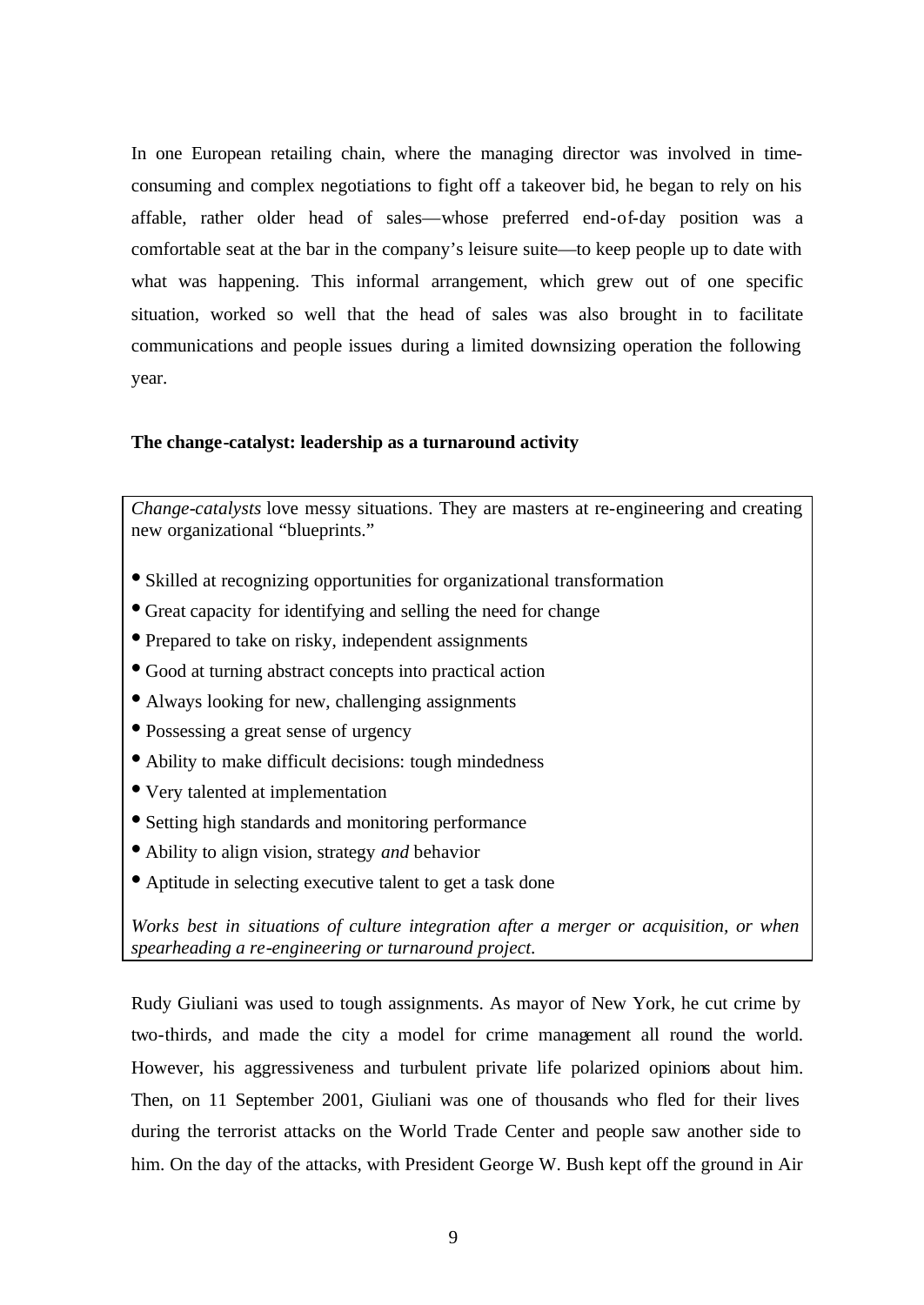Force 1 for his own safety, Giuliani became "America's mayor," broadcasting calm and informative bulletins, comfort and reassurance. He convened police and fire chiefs and kept them with him throughout the day, coordinating the rescue services; he brought together leading local and national government figures for strategy meetings; and he went on to the streets to see and be seen. In the following days he insisted that the city stayed open for business as usual and he attended the funerals of more than 200 emergency service workers who died in the attacks. "Tomorrow," he said, "New York is going to be here. And we're going to rebuild, and we're going to be stronger than we were before."

If change-catalysts thrive on crises and difficult decision-making, the flip side is that they get easily bored with the status quo. They might revert to rocking the boat in order to liven things up, or lose patience and leave the organization.

Simon Levinson, in his early fifties, has the energy of someone half his age and has made a career of turning round failing overseas markets for a number of multi-media companies. The longest he has remained in one company is five years. His partner recognizes key signals: "The three-year point is classic. First the restlessness starts—he can't carry on doing this job for the next *n* years—then he starts discovering things to feel resentful about, lack of support, slow responses. Then the calls start to come from the headhunters and there are weeks of anticipation and uncertainty before I find out whether I've got to start learning another language, or whether I'm going to be faced with an extended period of depression and sulking."

Simon's energy could be channeled if he worked with a team that included a coach, processor, and/or communicator archetype. The different perspectives offered by these individuals could help him to take a longer-term focus, and guide him in projects that would keep his interest after the initial turnaround effort.

#### **The transactor: leadership as deal-making**

*Transactors* are great deal makers. Skilled at identifying and tackling new opportunities, they thrive on negotiations.

• A preference for novelty, adventure and exploration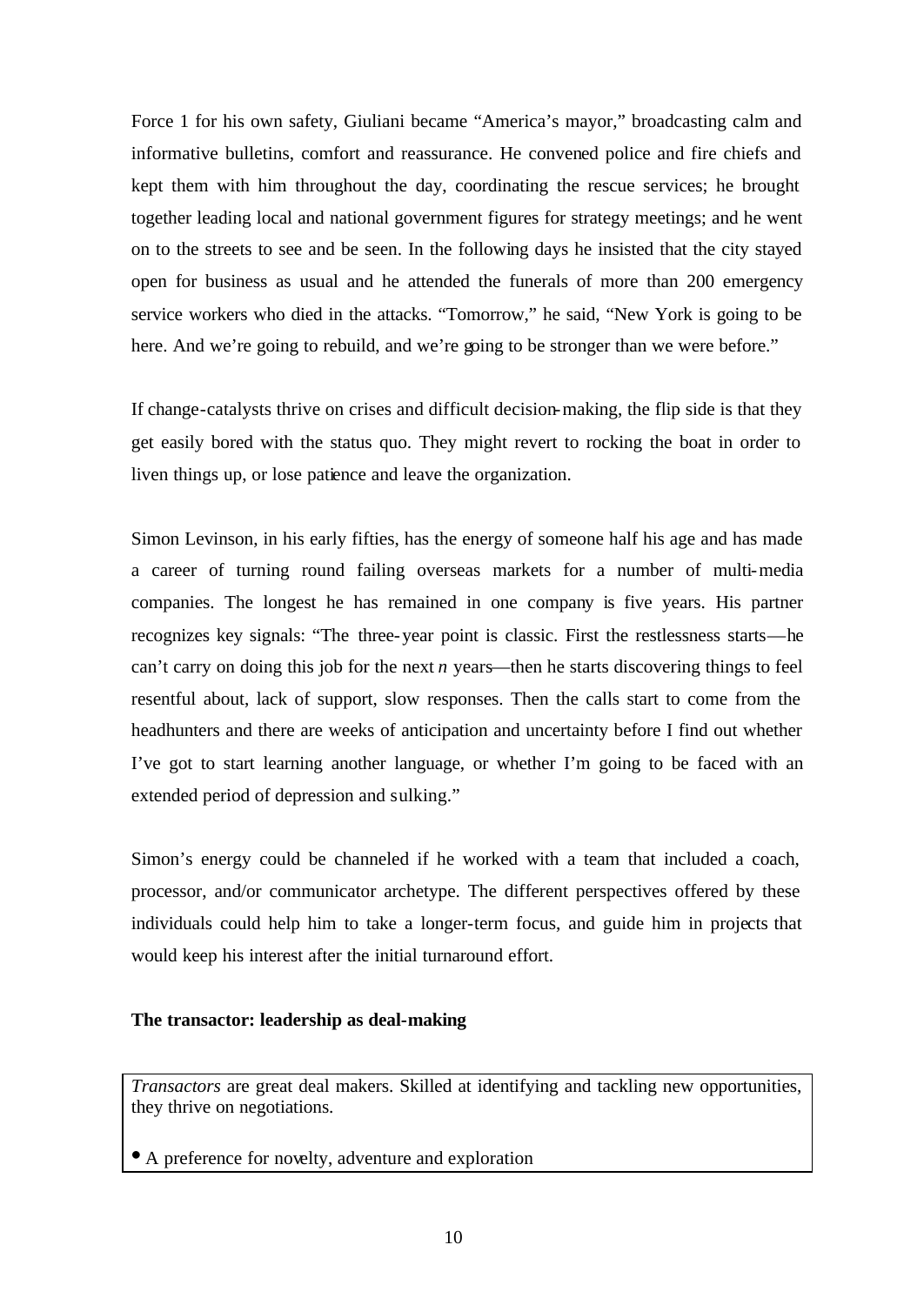- Thriving on new challenges
- Less interested in day-to-day management
- Great salesmen/negotiators
- Embracing change
- Enthusiasm/dynamism
- Proactive mode
- Short-term focus
- Great adaptive capacity
- Creative networking to attain goals
- Great risk tolerance
- Powerful drive to accumulate wealth
- Good reader of people

## *Works best when negotiating acquisitions or other deals.*

Tom Maral's negotiation skills—acquiring or making licensing deals (particularly in the pharmaceutical industry)—led to a meteoric rise and made him a very young partner in the investment bank where he worked. He and his deputy made a particularly effective team. His deputy was detail oriented, good at dealing with people, and knew how to select and keep the right people to make a deal work.

By the time he was in his early thirties, Tom had become restless at the bank and was looking for another challenge. It didn't take him very long to find a group of investors happy to support his idea to set up a private equity firm, specializing in the pharmaceutical industry. But Tom was a disaster as his own boss. Although he closed a number of very promising deals, everything fell apart. Day-to-day managerial responsibilities bored him, and he constantly put off decisions and meetings. This led to poor relations with a number of scientist-entrepreneurs, whose cooperation was essential to making the business model a success. After a few years of struggle, the investors had had enough and severed their association with him. Tom found himself looking for a new job.

Transactors' dynamism and judgment skills are often counterbalanced by impatience with structures and procedures. Although they are excellent at wealth generation, left to act too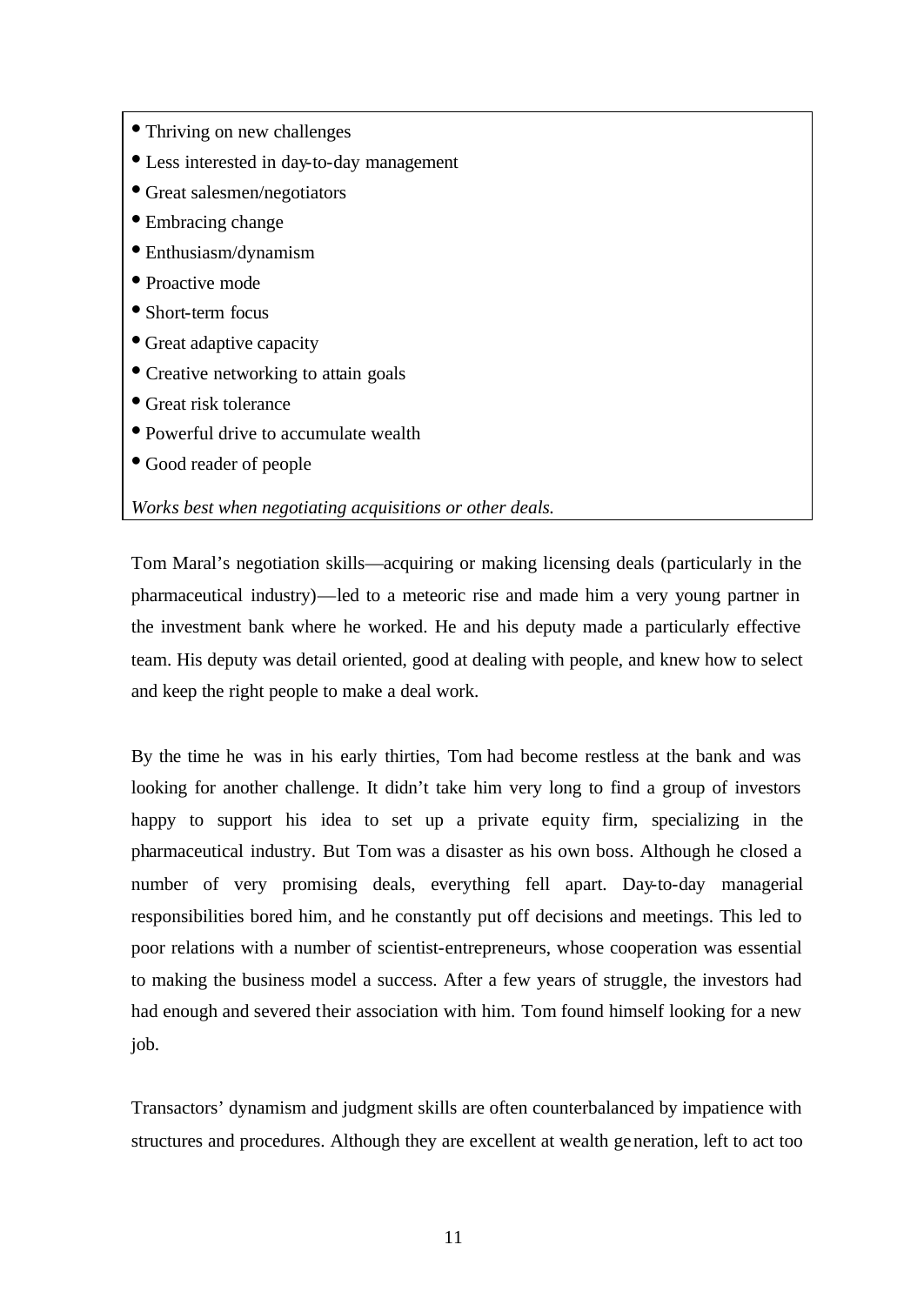much on their own, they can create havoc within an organization. They need strategists, processors, and coaches to redress the balance.

# **The builder: leadership as an entrepreneurial activity**

*Builders* dream of creating something and have the talent and determination to make their dream come true.

- Great need to be independent/to be in control
- Enormous amount of energy, drive, dynamism and enterprise
- Single mindedness/very focused/very decisive
- Enormous perseverance: great capacity to deal with setbacks
- Ability to live with a great deal of insecurity/ambiguous situations
- Capacity to thrive under pressure
- Long-term focus
- High achievement orientation
- High but calculated risk taking propensity
- Good at creative adaptation/creativity
- Strong motivation to create something
- Great talent for getting buy-in from others/to obtain resources
- A moderate dose of social skills
- Difficulties in dealing with authority

## *Works best setting up "skunk works" or other ventures inside or outside the organization.*

Sir Alan Sugar, the founder of Amstrad and one-time owner of premiership football club Tottenham Hotspur, left school at 16. By that time, he was earning more by working in the evenings after school and running a market stall at weekends than his father earned in a week. He founded Amstrad when he was 21, the same year he married, and made his fortune selling basic, low-cost computers and electronics. At 40 he was the 15th richest person in Britain. When his personal wealth was cut by two-thirds following the London stock market crash in 1987 he remained philosophical ("It's basically shares, and I have always totally ignored it. It's flattering, but you haven't got it and so it's irrelevant.") and continued to work with undiminished energy. Now a television star in the UK with *The Apprentice* (based on the US show with Donald Trump), he retains an interest in Amstrad and Spurs, and has a lucrative property portfolio. Self-confessedly aggressive, rude, and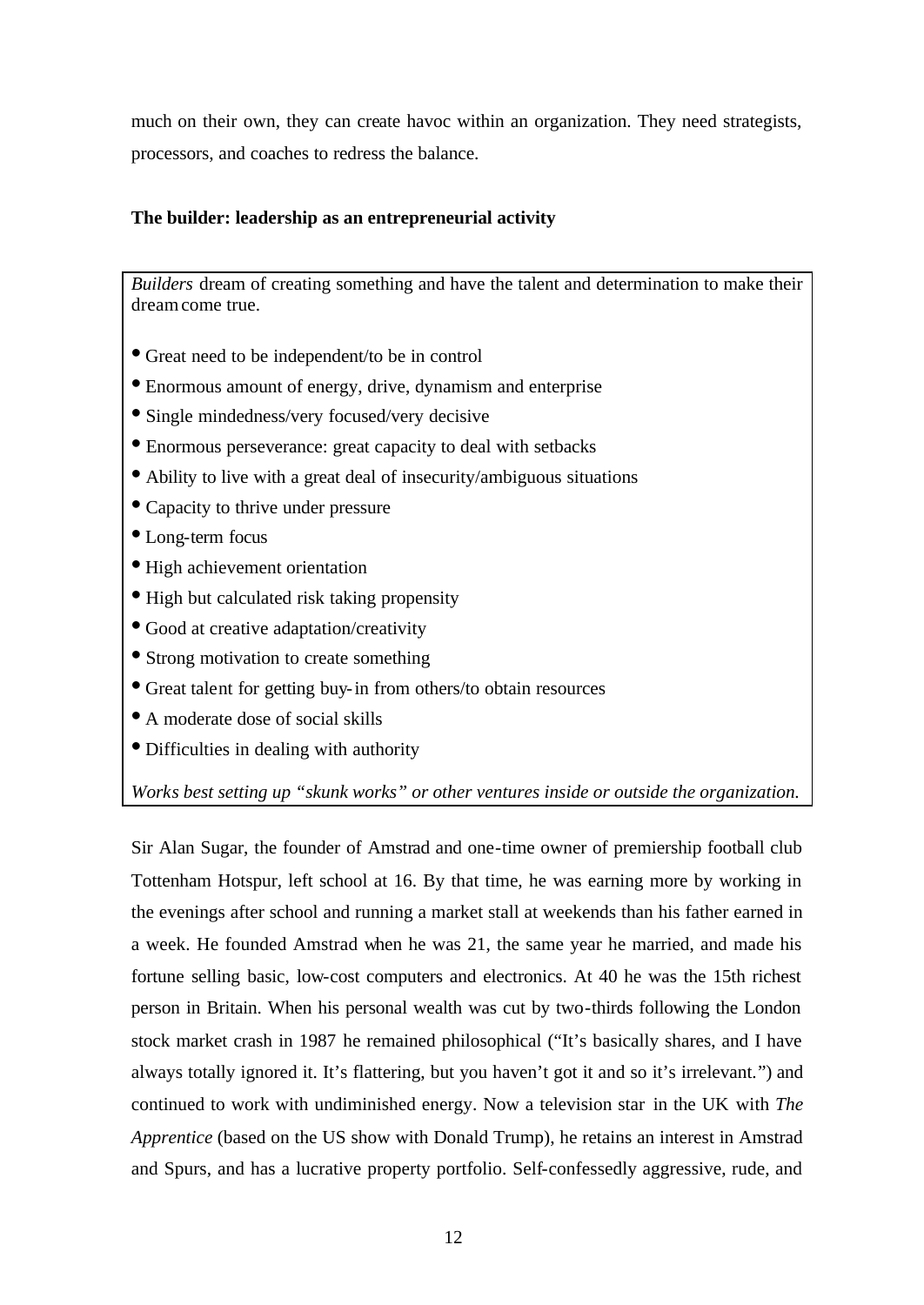explosively short-tempered, he nevertheless inspires great loyalty in his people. His gentler side as a dedicated family man and generous supporter of charities is less wellpublicized.

Builders tend to be strongly controlling and have little regard for others' authority. They live with the illusion (and this may have been true once) that nobody can do things as well as they do. Given their great need for control and ambivalence toward authority—have great difficulties with delegation. They live with the illusion (and this may have been true once) that nobody can do things as well as they do. Although their leadership can be inspirational, within an organization, poor communication and a culture of fear can make this person lose touch with reality, and contribute to dysfunctional decision-making. Difficult as it may be for them, they need help of more organizationally oriented types the processors—to bring their organizations to the next phase.

# **The innovator: leadership as creative idea generation**

*Innovators* are focused on the new. They possess a great capacity to solve extremely difficult problems.

- Great drive to pursue their ideas
- Creative and imaginative
- Always on the lookout for future possibilities: new projects, new activities, new procedures.
- Never satisfied in developing their ideas/difficulties with closure
- Tolerance for and enjoyment of complex problem solving
- Stretch goals at whatever needs to be accomplished
- Enormous perseverance/focused
- Long term orientation in the pursuit of their ideas
- Not political/quite naïve about organizational politics
- Ineffective communicators
- Financial gains secondary
- At times eccentric

## *Works best as idea generators within an organization.*

Innovators are constantly generating new ways of doing things, whether they are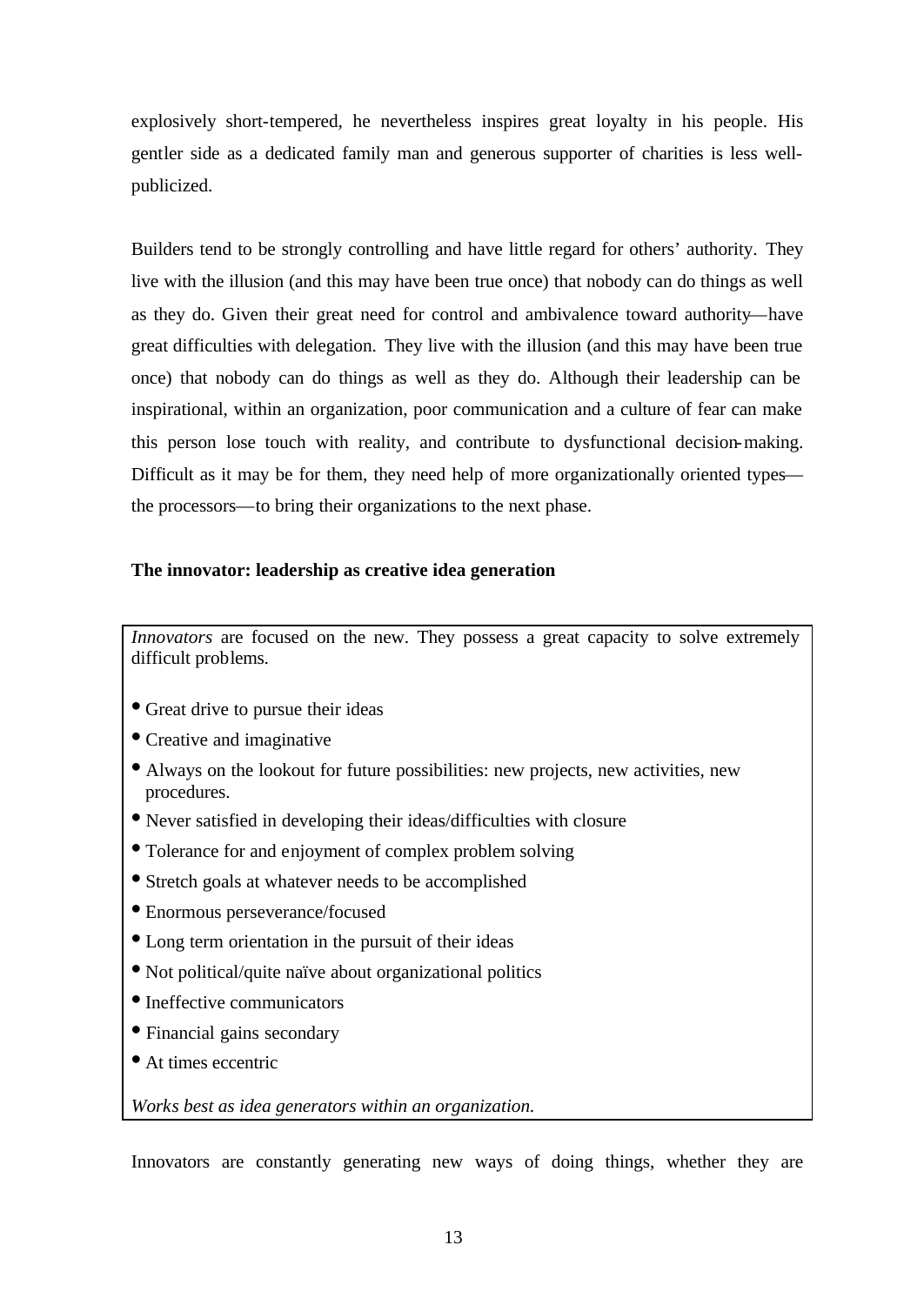inventors or inventive implementers, devising new ways to position produc ts or services. A prominent, somewhat controversial example is Madonna, who is constantly reinventing her image and style and segues seemingly effortlessly between acting, singing, writing, and celebrity wife-and-motherhood, depending upon which of her talents is in the ascendant or particularly in demand.

UK inventor James Dyson spent nearly 10 years developing the bagless, dual cyclone vacuum cleaner that has made him a household name. He nearly bankrupted himself with the hefty cost of annual patent renewals before he saw a penny in sales. Now worldwide sales have exceeded £3 billion, and dyson has joined hoover as a transitive English verb. The sole shareholder of his company, Dyson has a personal fortune of £700 million. Dyson's inventiveness is matched by shrewd marketing and planning. In 2005 he rode out adverse publicity when he moved his manufacturing out of the UK to Malaysia, to save costs and allow expansion. Research and development remained in Britain and within a year Dyson was employing more people in the UK than before he moved the manufacturing off shore.

The downside of innovators is a tendency to introversion and insularity. The subtleties of organizational political life may escape them but if teamed with people who complement their talent with more highly developed social skills, they can be a powerful leadership force.

## **The processor: leadership as an exercise in efficiency**

*Processors* like an organization to be a smoothly running, well-oiled machine. They are very effective at setting up the structures and systems needed to support an organization's objectives.

- Systemic outlook
- Extremely effective at turning abstract concepts into practical action
- Good at implementing process-based actions
- Effective at providing structure/processes/boundaries
- Dislike for unstructured situations
- Adherence to rules and procedures
- Possessing a great commitment to the organization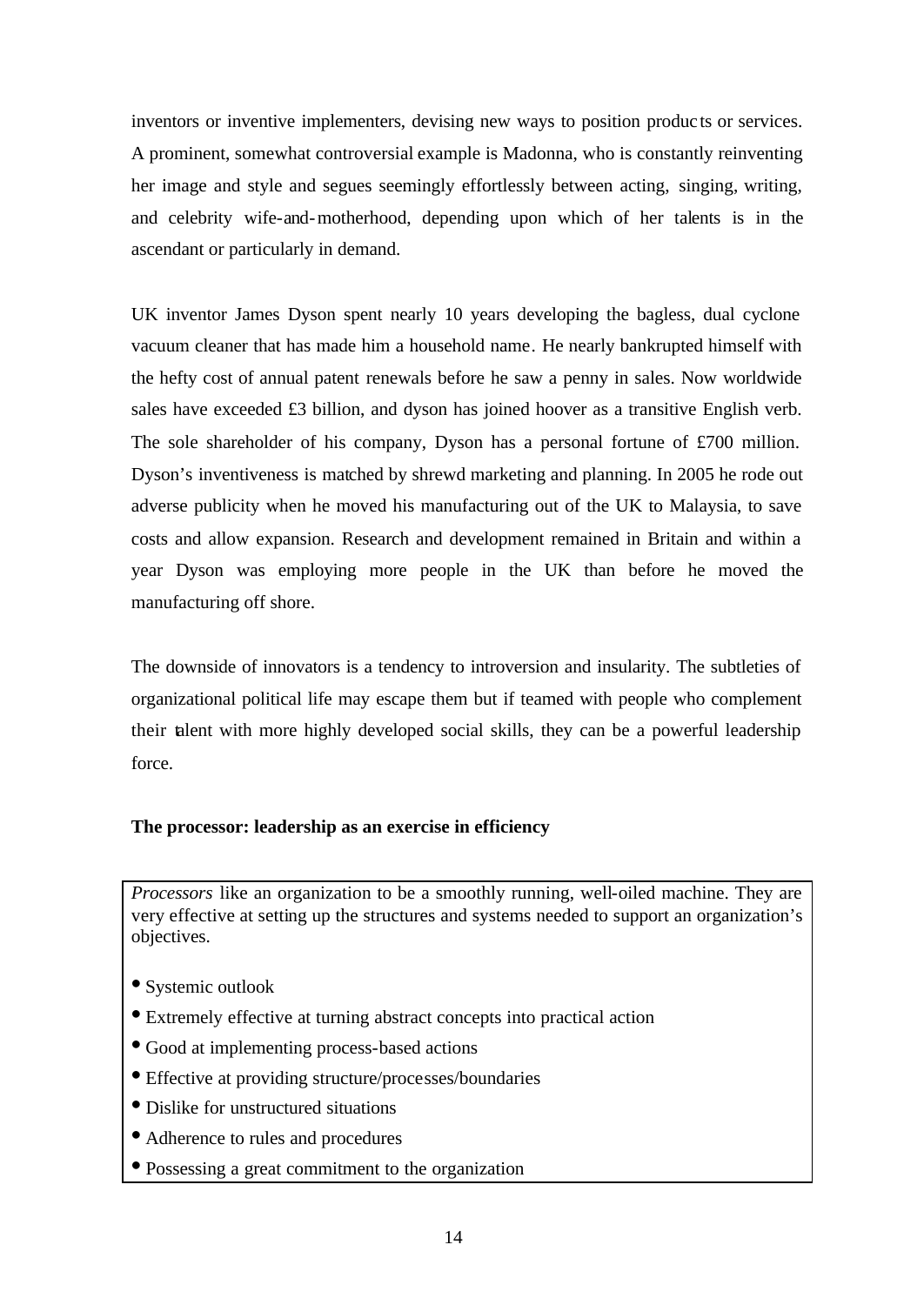- Good corporate citizens/loyal and cooperative
- Great self-discipline, very reliable, efficient and conscientious
- Remaining cool-headed in situations of stress
- Positive attitude toward authority
- Excellent at time management

# *Works best when creating order out of disorder.*

Processors are adaptable and collaborative, and complement most other leadership styles. They are important in any executive role constellation, and they are not the kind of people who will get an organization into trouble. Deeply loyal, they are not afraid of difficult decisions, even if there is a personal cost involved.

When Gerald Ford became US President in 1974, his major task was to restore confidence in the presidency, which his predecessor, Richard Nixon, had brought into disrepute. Maintaining that "the difficult decisions always come to this desk," within a month of taking office he issued a formal pardon to Nixon, sparing the former President the humiliation of a highly public trial. Ford then faced out national uproar and a congressional enquiry into allegations that the pardon had been part of a pre-arranged deal before Nixon's resignation. Ford judged that the pardon was "the right thing to do," in order to re-establish the authority of the White House, and, as Ford's successor Jimmy Carter put it, "heal our land." Watergate cast a long shadow over Ford's achievements, however, and cost him re-election in 1976, although his work to reunite the country was later recognized by the Presidential Medal of Freedom awarded to him by Bill Clinton.

Sometimes a respect for order, systems and rules can shade into stubbornness and inflexibility, so that a processor can be slow to respond to new opportunities or even hinder them. But generally processors are good team players, and know how to make things work.

Kiera Rhodes was director of international development at a leading educational institute when she was asked to undertake an urgent downsizing study: the institute had to pare down a workforce that was already stretched. Kiera knew that the answer was to eliminate an entire area of operation, either within the faculty offerings or an administrative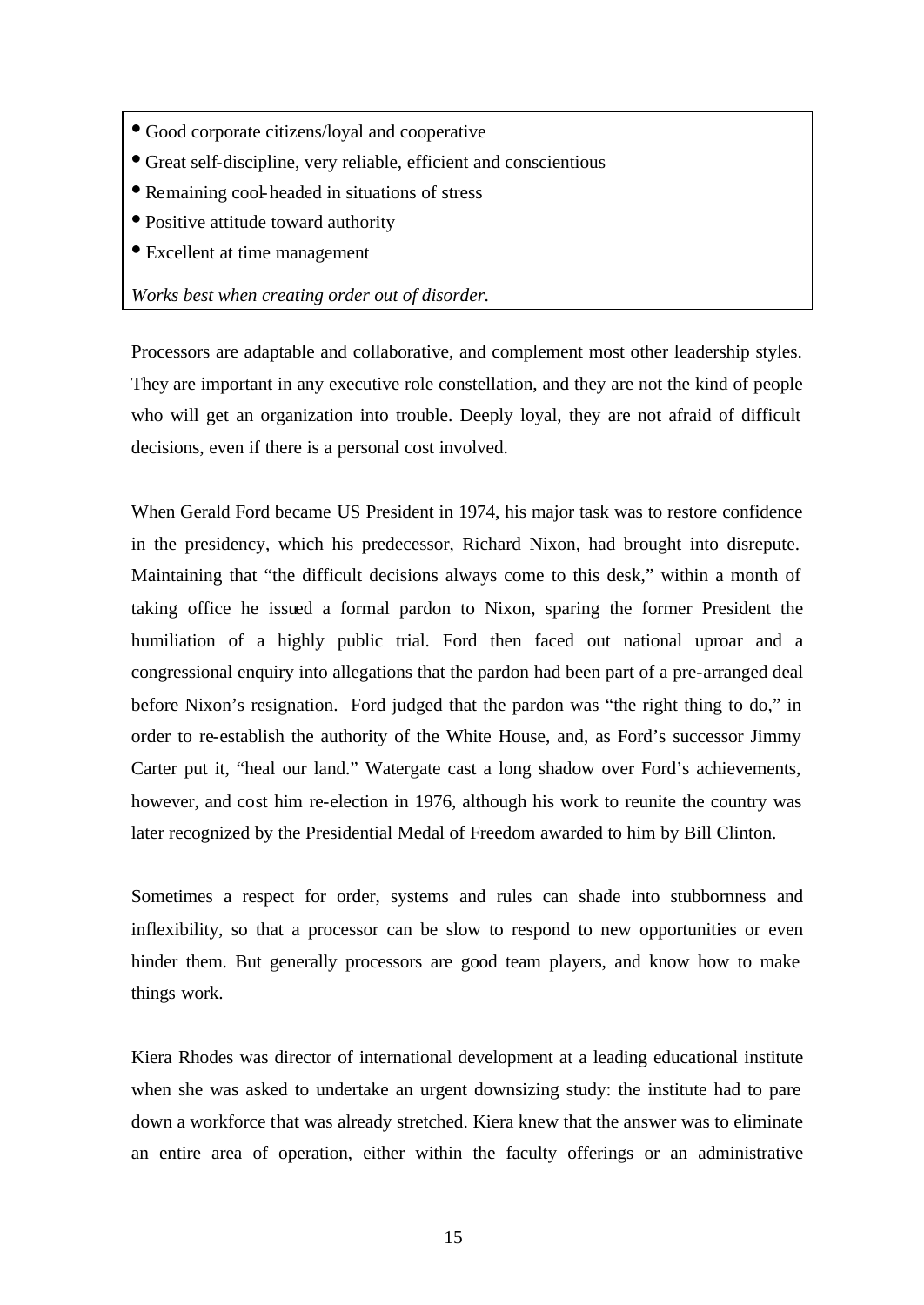function. One candidate was the chemistry department. Following a nationwide trend, chemistry was attracting fewer student applicants. However, the department's field of research was cutting-edge and internationally recognized. The institute could not afford to lose that acclaim and intellectual capital to a competing body. Another candidate immediately became apparent: the department of international development. Although a small department, its overheads and expenses were disproportionate to its size and returns remained stable—but low. Kiera's final recommendation was to make herself, and her department, redundant.

#### **The coach: leadership as people development**

*Coaches* create high-performance teams and high-performance cultures.

- Empathic/high EO
- Good listeners
- Inspire trust
- Affinity with people/cooperative
- Excellent at handling difficult interpersonal and group situations
- Talent for creating high performance cultures and teams
- Great developers of people/giving constructive feedback
- Excellent at giving career guidance
- Great motivators
- Good communicators
- Have a positive outlook
- Good delegators
- Preference for participatory management

*Works best when instituting culture change projects. Particularly effective in networking, knowledge-based organizations.*

Adrien Fribourg, had worked for some time as an interim manager, taking short-term appointments troubleshooting in a succession of high-tech companies, when his agent called with a proposition. A small software developer, with one outstanding product, had just rid itself of its founder-CEO but was floundering. They wanted someone for the longterm, who would give the company a new style of leadership, something different from the very directive, hierarchical style favored by the departing person. Adrien hesitated.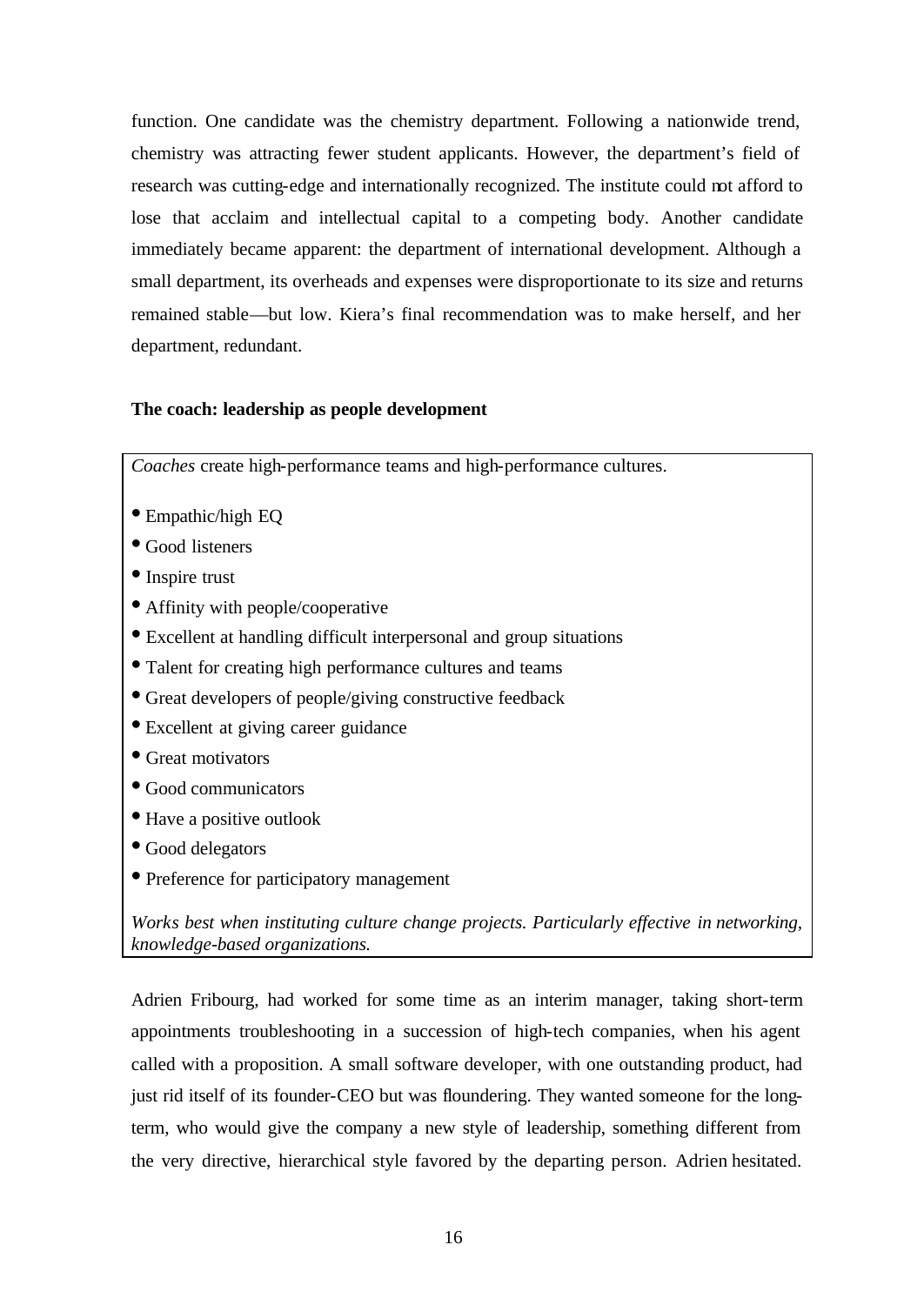His life worked out very nicely as it was. With his children independent and out of the house, and homes in France and Italy, short-term, intensive missions suited him well and they were lucrative. However, there was something very appealing about the company profile. The single product excelled in the market and for the time being at least its position looked unassailable; there was clearly no shortage of creative thinking in the organization, although it was largely frustrated; and the people were all high caliber. Unfortunately they were also disaffected and the company had high exit rates.

Adrien took the job. During his first two weeks, he rarely saw the inside of his office as he systematically met every individual working in the company, the suppliers, and major clients. For three days he traveled with members of the sales team. Towards the end of his first month he called all the employees together. First of all, he summarized the situation as he saw it and announced that, over the next two months, he would be formulating a plan to bring in new financing and kick-starting some project innovation that had been lying dormant. Then he said that during that period his door would be open to anyone to come and present ideas: and after that, his door—and everyone else's—would be gone. The internal partitions that divided the company premises (the top two floors of a converted warehouse) into small, somber offices would be removed.

Adrien had identified likely leaders for development teams and immediately put them to work on some of the slumbering projects. He assembled a special unit to look at second and third generation developments from the alpha product, bringing in client representatives as advisors. The sales team recruited new members and were given specialized training. Adrien's office was also in the new open-plan workspace and he was careful to maintain a presence there, overcoming some initial wariness from employees. Eventually, he was obliged to relocate to an interior "pod," to establish a degree of privacy and confidentiality—but it had no door, and his accessibility became a keynote of the new company culture. In the first two years, he saw very little of his Italian and French homes. By the end of that time, the new generation of software was rolling out, several of the dormant projects were being activated, and the company's improved performance had attracted two new investors.

Coaches are highly effective at getting the best out of people, and get a great deal of personal satisfaction from developing and mentoring others. Consistently with this, they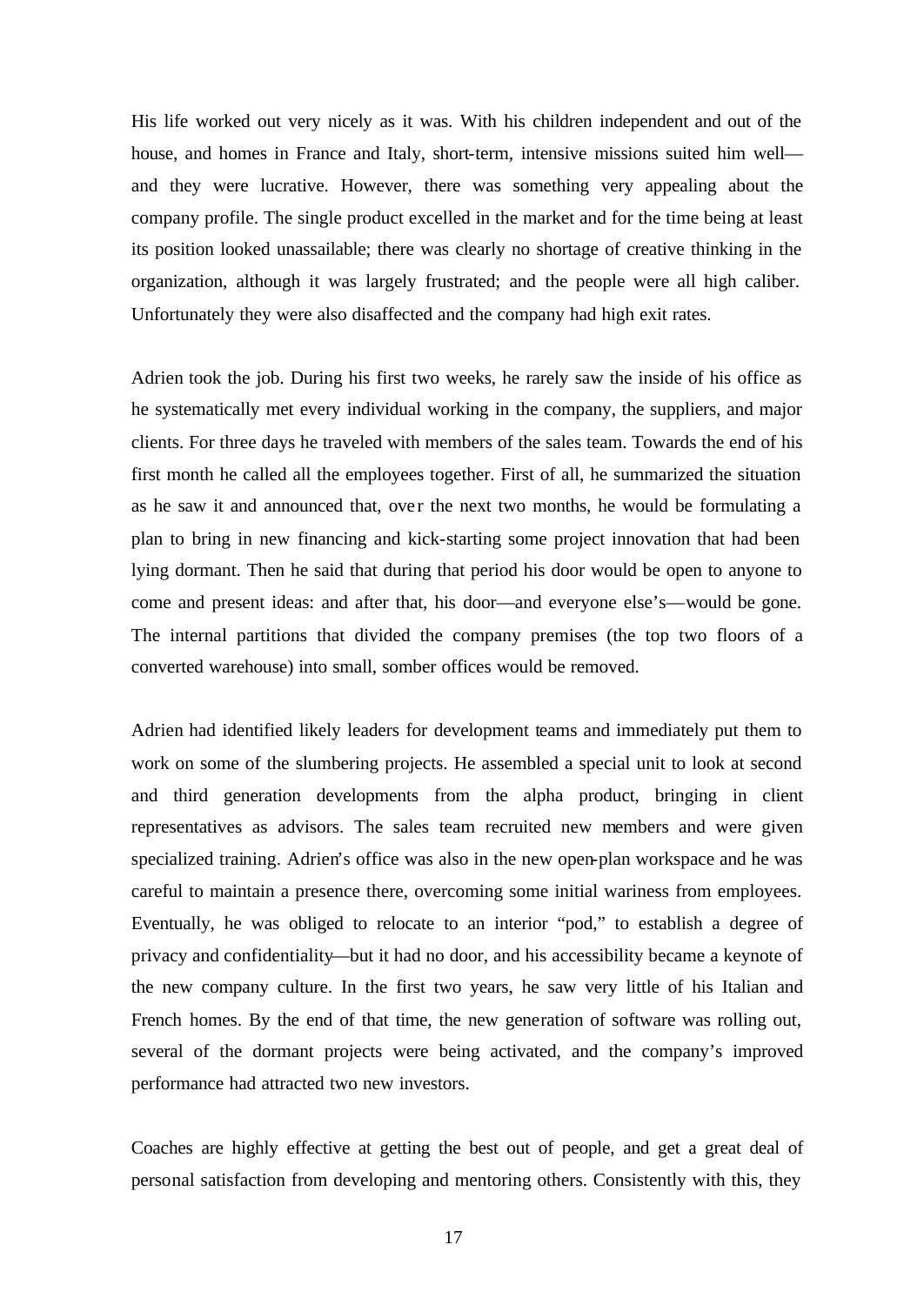may find it hard to be tough when needed, and shy away from dealing with underperformance and difficult personal issues. They probably do *not* represent the leadership archetype best suited to dealing with crises.

# **The communicator: leadership as stage management**

*Communicators* are great influencers, and have a considerable impact on their surroundings.

- Excellent at communicating broad themes/big picture
- Talented in using simple language/ metaphors
- Not detail oriented
- Great presence/knowing how to attract the attention of others
- Impressive theatrical skills/creation of make-believe
- Capacity to reframe difficult situations positively
- Talent for influencing others
- Good networking skills/ building alliances
- Excellent at managing various stakeholders
- Very effective in getting people to see their point of view.
- Very effective in using "experts"
- Not proud to ask for outside help/use advisors and consulting firms

*Works best when influencing various organizational constituencies to overcome crisis situations.*

Communicators have impressive theatrical skills and great presence. Optimistic and universally pleasant to those around them, their influence can be positive, even dazzling. However, their preference for looking at the big picture, rather than dealing with detail, can put pressure on others and attract accusations of superficiality.

Ronald Reagan, so media friendly that he was known as the "Great Communicator," was an outstanding speaker long before he became President. Funny, disarming, and gifted at drawing people out and towards himself, he was able to touch and inspire people individually at all levels. As President, he called on writers who crafted his speeches to suit his ability to deliver ideas and emotions simply and sincerely. Happy to delegate to advisors and his cabinet, Reagan took more time off from the White House than any of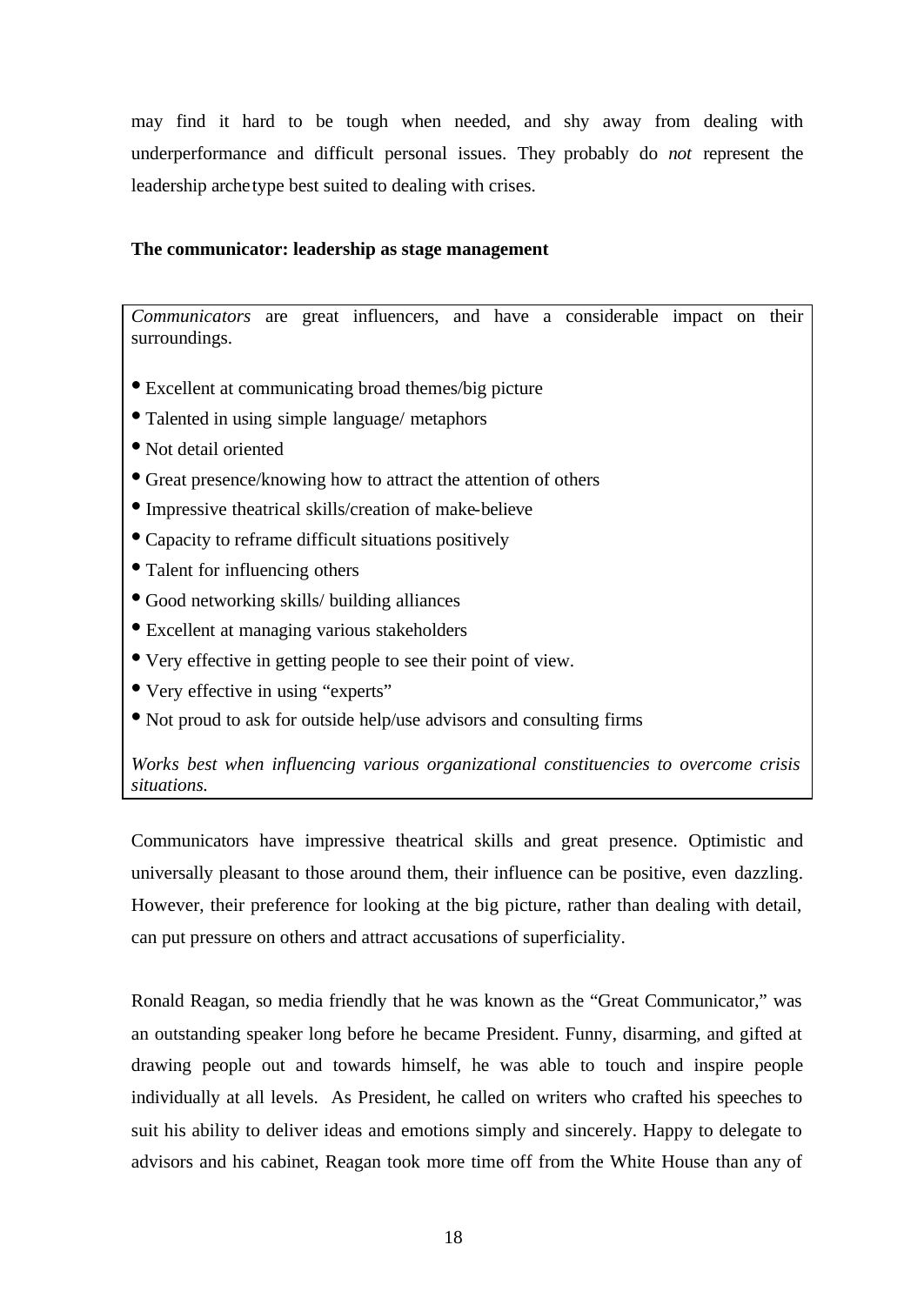his predecessors. As President George W. Bush recalled in his funeral eulogy: "He believed in taking a break now and then, because, as he said, there's nothing better for the inside of a man than the outside of a horse." Peggy Noonan, one of Reagan's advisors and speechwriters, admired him greatly and wrote a famous tribute. Nevertheless, she noted: "[His] great flaw … was his famous detachment, which was painful for his children and disorienting for his staff. No one around him quite understood it, the deep and emotional engagement in public events and public affairs, and the slight and seemingly formal interest in the lives of those around him. …He would do in the nicest possible way what had to be done. He was as nice as he could be about it, but he knew where he was going, and if you were in the way you were gone."

With their self-serving tendency to look for supporters and providers who can make them look good, organizational communicators are ideal clients for consulting firms. They need to be reminded that effective leadership is defined by results, not attributes. They need executives such as strategists and processors to make their dreams become reality.

# **Mapping archetypes**

So, what do we do with this new set of leadership archetypes? How do we build on this opportunity for self-knowledge and better perception of others? How can this knowledge be used to help leaders adapt their behavior to function well in a new role?

A key point is that archetypes result from an individual's response to the environment. Appropriate behavior in one situation will be unsuitable in another; obvious strengths in one role will handicap performance in others. Understanding personality make-up, competencies, and roles is a powerful tool in the hand of an organizational designer—as our clever general demonstrated. Understanding people's preferred style will be useful when building management teams, where members can help each other, leveraging their strengths and allowing colleagues to compensate for their weaknesses.

However, identifying leadership behavior patterns is not easy. It can be a complex process. What's more, it triggers a sort of hypochondria. Just as junior doctors discover they have the symptoms of every new disease they study, we all start to recognize aspects of ourselves in the description of each archetype—and that's perfectly fine, because the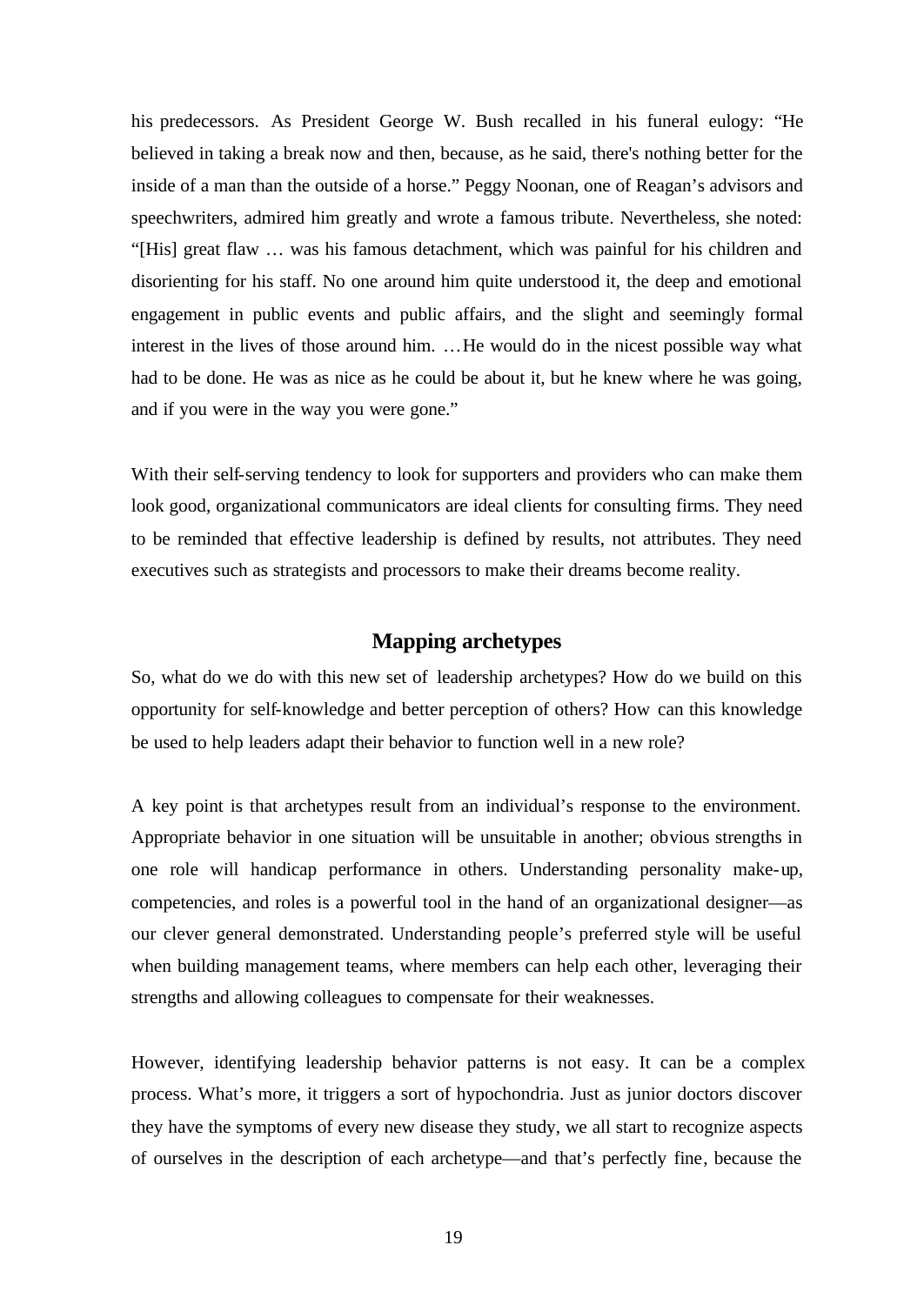truth is that most of us can be slotted into more than one archetype, and archetype identifications will change as our life changes. Assessing where and what we are is not a static, one-off, operation.

A substantial part of the LAQ analysis gives guidance on working for leaders who fit the eight leadership archetypes and managing others who align with them. This is summarized briefly in Table 1.

| Leadership<br>archetypes | <b>Working with them</b>                                                                                                                                                                                                                                                                                                                                                             | How to manage them                                                                                                                                                                                                          |
|--------------------------|--------------------------------------------------------------------------------------------------------------------------------------------------------------------------------------------------------------------------------------------------------------------------------------------------------------------------------------------------------------------------------------|-----------------------------------------------------------------------------------------------------------------------------------------------------------------------------------------------------------------------------|
| Strategist               | Do not reject bizarre<br>$\bullet$<br>suggestions out of hand<br>Help them align strategy<br>with implementation<br>Assume responsibility<br>for implementation<br>Help them translate<br>$\bullet$<br>abstract ideas into<br>communicable plans<br>Do not expect<br>compliments or interest<br>in your work<br>Ask their advice<br>Provide data to support<br>or query their vision | Encourage their<br>$\bullet$<br>creativity<br>Listen to them<br>Protect them from<br>internal bureaucracy<br>Be patient: do not expect<br>instant results                                                                   |
| Change-catalyst          | Help them slow down<br>$\bullet$<br>Be prepared for<br>insensitivity and<br>thoughtlessness<br>Act as a buffer<br>Be prepared for action<br>Be ready to indicate<br>$\bullet$<br>when they are moving in<br>the wrong direction                                                                                                                                                      | Use them as trouble-<br>$\bullet$<br>shooters<br>Limit the risk of change<br>for change's sake<br>Do not stifle their<br>enthusiasm<br>Set boundaries<br>Develop their reflective<br>side<br>Help them increase their<br>EQ |
| Transactor               | Be prepared for action<br><b>Expect direction</b><br>Be prepared to take on a<br>complementary role<br>Be direct<br>Maintain their interest<br>Act as a sounding board                                                                                                                                                                                                               | Keep them fulfilled<br>Help them to look at the<br>long term<br>Stress the need for<br>administrative diligence<br>Address volatile<br>behavior                                                                             |

# **Table 1**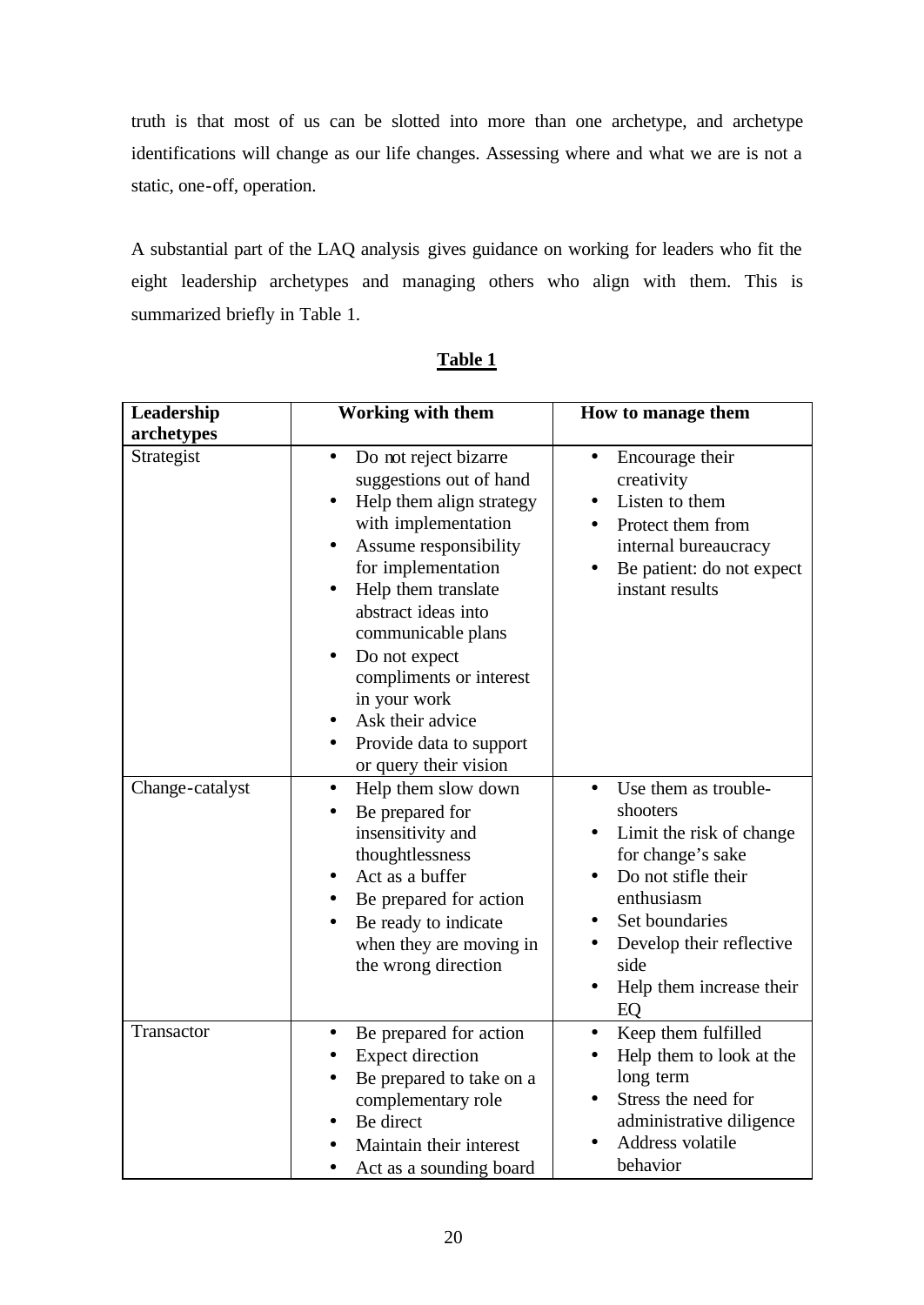|                | <b>Expect surprises</b>                     | Encourage transparency                      |
|----------------|---------------------------------------------|---------------------------------------------|
|                | Do not overreact to                         | Maintain attractive                         |
|                | volatile behavior                           | reward procedures                           |
| <b>Builder</b> | Be a voice of reason<br>$\bullet$           | Listen to them<br>$\bullet$                 |
|                | Demonstrate examples                        | Recognize their need for                    |
|                | of professional                             | independence                                |
|                | management                                  | Emphasize the value of                      |
|                | Emphasize the value of                      | delegation                                  |
|                | delegation                                  | Avoid over-solicitous                       |
|                | Help set priorities                         | information seeking                         |
|                | Be ready to play devil's                    | Watch out for over-                         |
|                | advocate                                    | optimism                                    |
|                | Do not expect                               | Compliment them on                          |
|                | compliments                                 | their ideas                                 |
| Innovator      | Be a self-starter                           | Encourage them to<br>$\bullet$              |
|                | Do not expect feedback                      | explore unorthodox                          |
|                | Be a sparring partner                       | ideas                                       |
|                | Keep them in touch with                     | Protect them from                           |
|                | financial realities                         | internal bureaucracy                        |
|                | Help them to achieve                        | Do not put them in                          |
|                | closure                                     | management positions                        |
|                |                                             | Steer them towards                          |
|                |                                             | valuable projects                           |
|                |                                             | Channel their                               |
|                |                                             | enthusiasm                                  |
| Processor      | Point out their negative                    | Help them see the larger                    |
|                | influence on others                         | picture                                     |
|                | Be a buffer between                         | Forestall any tendency                      |
|                | them and creative people                    | to over-systemize                           |
|                | Encourage them to take                      | Help them speed up                          |
|                | action and be more                          | decision-making                             |
|                | adventurous                                 | Calm any distress over                      |
|                | Accept the need to                          | departures from                             |
|                | observe established rules                   | procedure                                   |
|                | and procedure<br>Understand that            |                                             |
|                | conformity will be                          |                                             |
|                | rewarded more than                          |                                             |
|                | innovation                                  |                                             |
| Coach          | Be ready to play<br>$\bullet$               | Appreciate their ability                    |
|                | organizational                              | to get the best out of                      |
|                | executioner                                 | people                                      |
|                | Encourage them to                           | Encourage them to                           |
|                | recognize and deal with                     | recognize and deal with                     |
|                |                                             |                                             |
|                |                                             |                                             |
|                | underperformance and<br>difficult decisions | underperformance and<br>difficult decisions |
|                |                                             | $\bullet$                                   |
|                | Inject a regular dose of<br>reality         | Help them to feel<br>comfortable about      |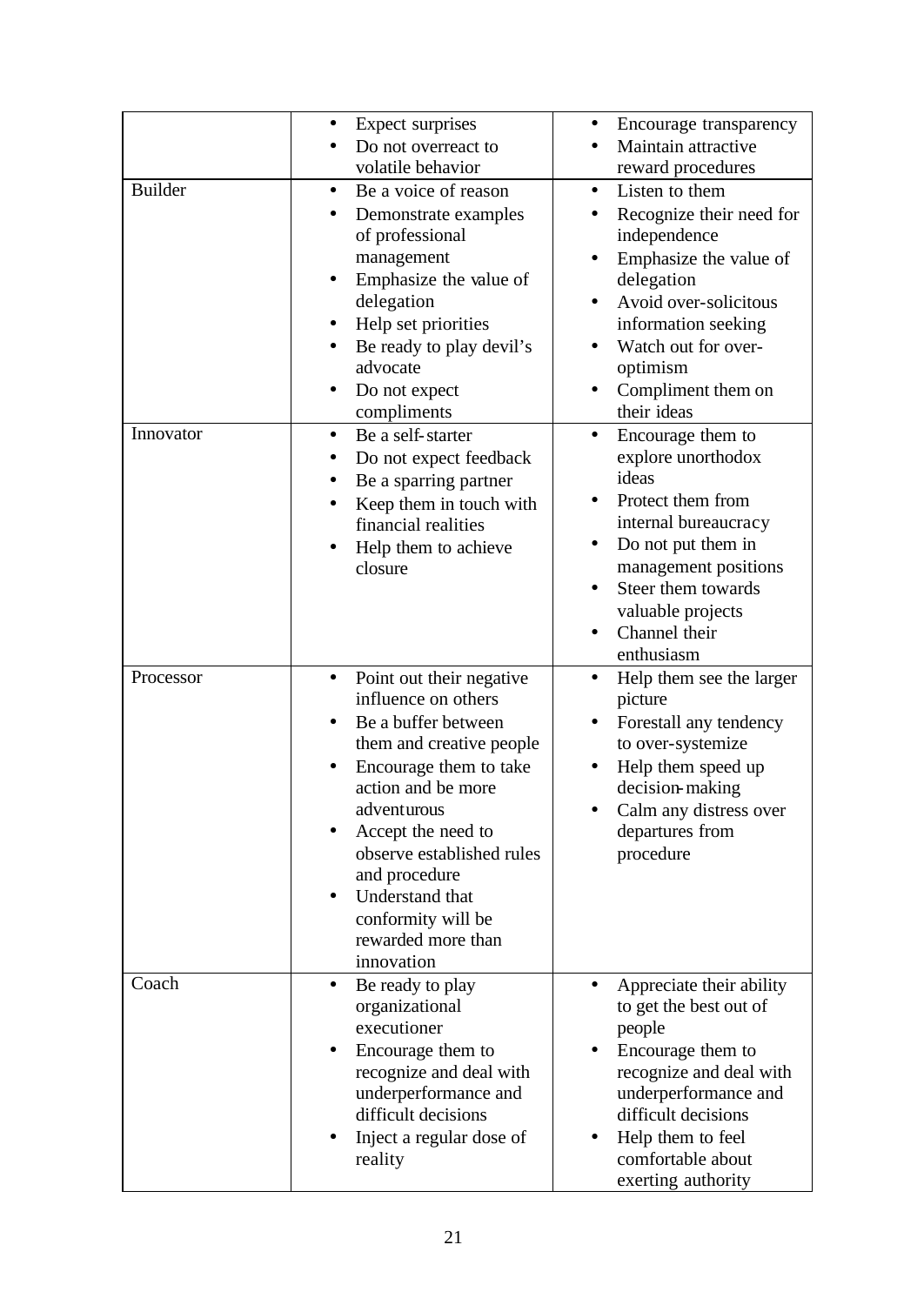| Communicator | Assume responsibility<br>for implementation<br>Trust their instincts<br>Make sure their<br>exposure to questioning<br>is kept short<br>Prevent excessive use of<br>$\bullet$<br>external advisors<br>Pre-empt their tendency<br>$\bullet$<br>to go for quick-fix<br>solutions | Use them in<br>communications roles in<br>crisis situations<br>Be directive<br>Make sure they<br>understand what you<br>expect from them<br>Create a support system<br>for implementation<br>Prevent excessive use of<br>external advisors |
|--------------|-------------------------------------------------------------------------------------------------------------------------------------------------------------------------------------------------------------------------------------------------------------------------------|--------------------------------------------------------------------------------------------------------------------------------------------------------------------------------------------------------------------------------------------|
|              | Make sure your own<br>achievements are<br>recognized by others<br>Inject a regular dose of<br>$\bullet$<br>reality                                                                                                                                                            | Watch out for abuse of<br>the system                                                                                                                                                                                                       |

Ideally, the LAQ will be completed by the individual, and also members one or two of the core team(s) to which the person belongs (for example, colleagues from the same department, and fellow members of an executive team). A third category includes all interested others inside or outside the organization (for example, clients or people from other departments or subsidiaries). The self-score, core team score(s), and others' scores are then averaged and mapped on a spider web grid, where congruencies and discrepancies are immediately visible. To see how this works in practice,  $et's$  look at the mapping for Kiera Rhodes, who decided self-immolation was the only viable solution to her organization's crisis (see Exhibit 1).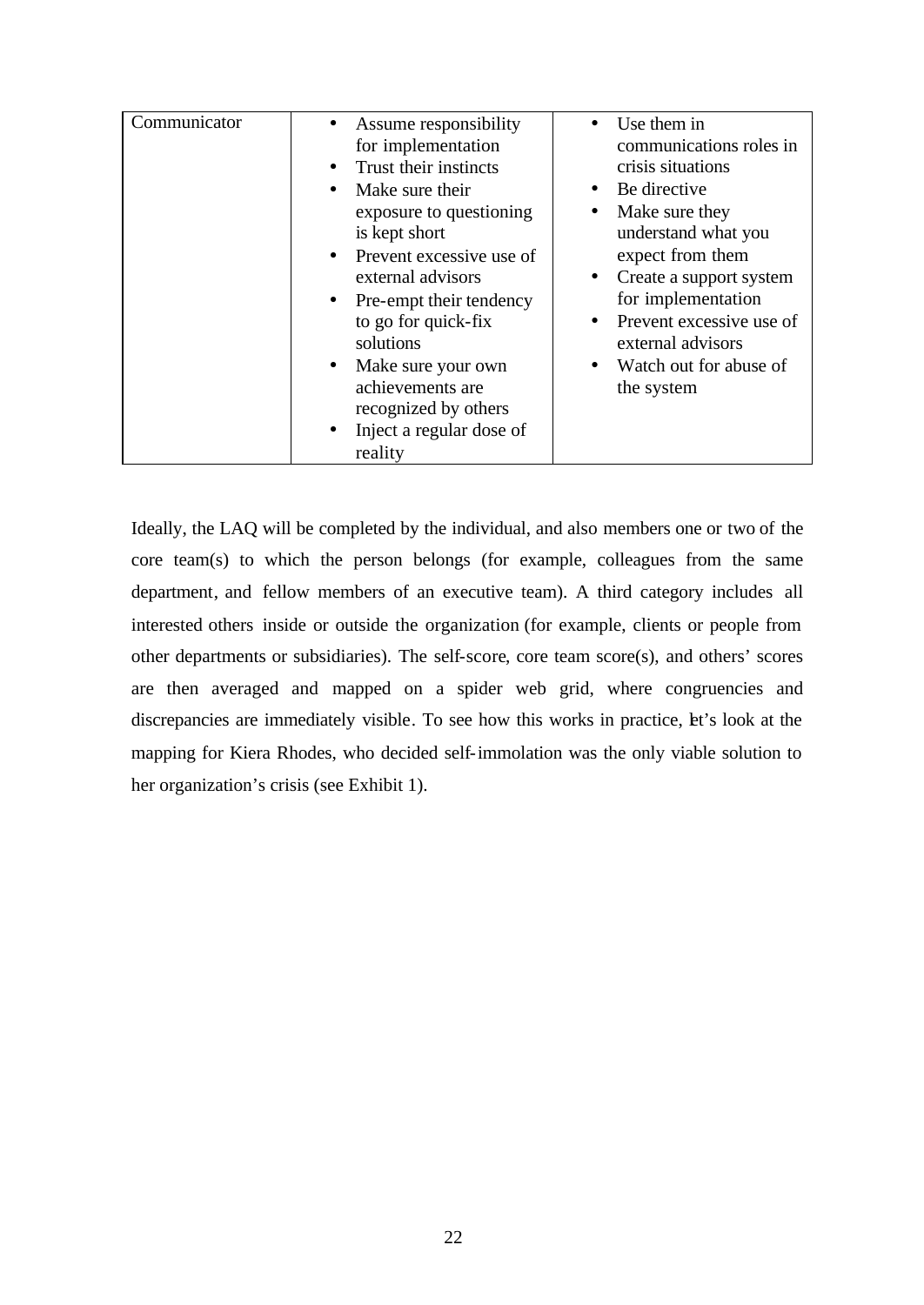

Looking at her profile, the first observation is that her self-perception and the perception of others are quite close with the exception of the Strategist role. Her high Processor, Change Catalyst and Coach scores noted by her department members and the other observers could explain why she was viewed as the person best suited to handling the downsizing project. In addition, the high scores on the Communicator axis points out her effectiveness in getting the needed messages across. The divergence on the Strategist axis can be a consequence of the fact that this particular LAQ exercise was completed before she made herself and her whole department redundant. Although she was quite innovative in engaging in self-immolation, she is viewed as everything but the Innovator type.

Once an individual test-taker has had the opportunity to reflect on their results as shown on the spider web graph, the next part of the process is to consider the following questions. Ideally, these topics should be discussed with the person's executive team, but even if the thinking is done individually, it is still an invaluable exercise.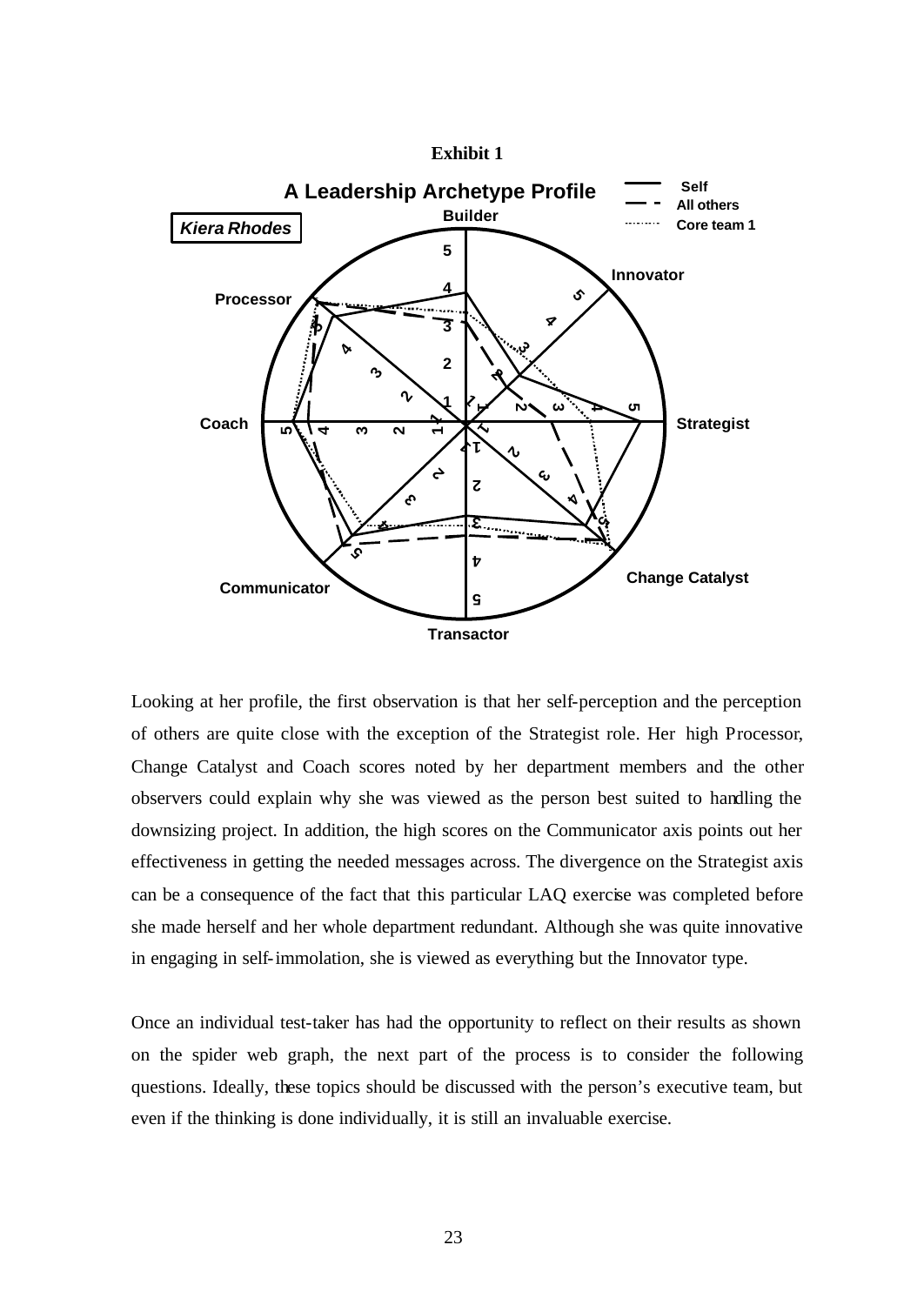- 1. What executive role constellation is needed in your organization, given the environment it is operating in? What leadership behavior is needed for maximum effectiveness? What kind of behavior should be played down or changed?
- 2. What do you perceive as your most prominent style? If you have received multiparty feedback, what do others see as your most prominent style? How do you explain the divergences?
- 3. How does your leadership style fit the context in which your organization is operating? Could your style cause problems, and if so, what would they be?
- 4. What is the leadership style of your key subordinates? How do their styles fit with yours? Should you try to modify aspects of your style? What behavior should you avoid? What can your subordinates do to help you?
- 5. What is your superior's style? How does his or her style fit with yours? Should this person try to modify aspects of his or her style? What kind of behavior should he or she avoid? Is there any advice you can give your superior?
- 6. Given the importance of executive role constellations in teams, what changes need to be made?

## **What are we like?**

What this discussion of leadership archetypes has demonstrated is that the ideal leader has the option of a repertoire of styles. Obviously, the higher the person rates on the various leadership archetypes, the better. Having the luxury of having more than one style to choose from will increase an executive's options in dealing with changing situations. Rare will be that leader, however, who rates high on all of the eight archetypes. But the identification of leadership archetypes may be the first step in expanding one's behavioral repertoire. In doing so, however, the person needs to be realistic. Certain roles will not come naturally. They just don't fit the scripts in the individual's inner theatre. The person might not have the personality make-up for certain kinds of behavior. Furthermore, there will be problems if people are put into roles they are not suited for, particularly at senior